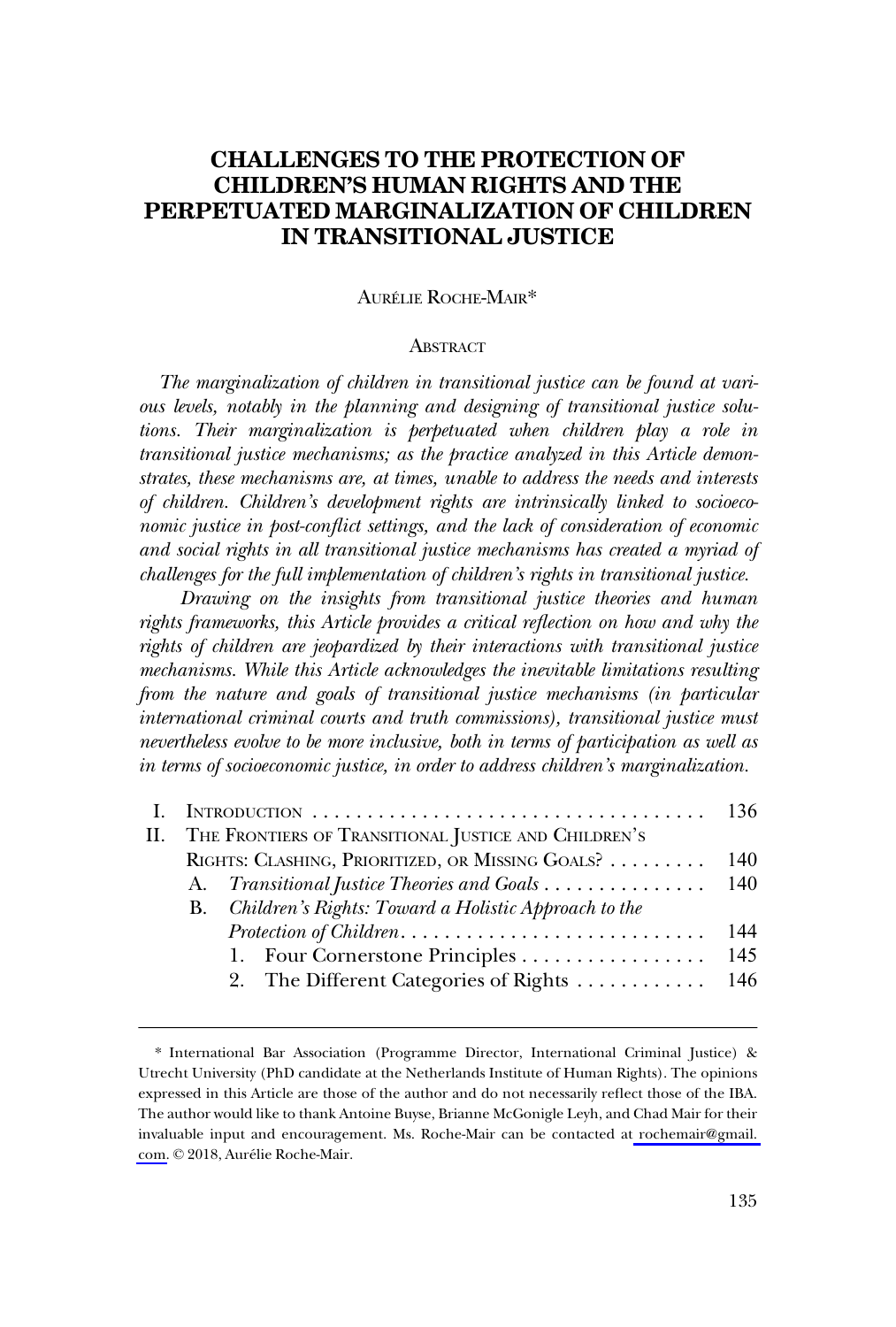<span id="page-1-0"></span>

|     |                                                          | The Needs and Priorities of Children to Inform<br>3.                                                  |     |  |  |
|-----|----------------------------------------------------------|-------------------------------------------------------------------------------------------------------|-----|--|--|
|     |                                                          | Children's Rights                                                                                     | 147 |  |  |
|     | C.                                                       | Clashing Goals, Prioritization of Goals, or Missing Goals?                                            | 149 |  |  |
| Ш.  | ROLES FOR CHILDREN AND CHILDREN'S RIGHTS IN TRANSITIONAL |                                                                                                       |     |  |  |
|     |                                                          |                                                                                                       | 151 |  |  |
|     | A.                                                       | Taxonomy of the Roles of Children and the Integration of                                              |     |  |  |
|     |                                                          | Children's Rights in Transitional Justice                                                             | 151 |  |  |
|     |                                                          | The Codification and Criminalization of Abuses<br>1.                                                  |     |  |  |
|     |                                                          | against Children in the Legal Frameworks                                                              |     |  |  |
|     |                                                          | of Truth Commissions and International                                                                |     |  |  |
|     |                                                          | Criminal Courts                                                                                       | 152 |  |  |
|     |                                                          | The Procedural Rights for Children Involved in<br>2.                                                  |     |  |  |
|     |                                                          | International Criminal Tribunals and Truth                                                            |     |  |  |
|     |                                                          |                                                                                                       | 154 |  |  |
|     |                                                          | A Child-Friendly Justice Approach as a Policy<br>3.                                                   |     |  |  |
|     |                                                          | Framework                                                                                             | 154 |  |  |
|     |                                                          | Children Witnesses and Children as Participating<br>4.                                                |     |  |  |
|     |                                                          | Victims in Truth Commissions, Hearings, and                                                           |     |  |  |
|     |                                                          | Proceedings before International Criminal                                                             |     |  |  |
|     |                                                          |                                                                                                       | 155 |  |  |
|     |                                                          | The Place of Perpetrator-Children in Transitional<br>5.                                               |     |  |  |
|     |                                                          |                                                                                                       | 156 |  |  |
|     |                                                          | 6.                                                                                                    | 156 |  |  |
|     |                                                          | 7.                                                                                                    | 158 |  |  |
|     | В.                                                       | $Analysis \ldots \ldots \ldots \ldots \ldots \ldots \ldots \ldots \ldots \ldots \ldots \ldots \ldots$ | 158 |  |  |
| IV. |                                                          | REFLECTIONS ON THE WAY BEYOND THE PERPETUATED                                                         |     |  |  |
|     |                                                          | MARGINALIZATION OF CHILDREN'S RIGHTS IN TRANSITIONAL                                                  |     |  |  |
|     |                                                          |                                                                                                       | 160 |  |  |

### I. INTRODUCTION

While children are one of the most affected and vulnerable groups involved in armed conflicts, $<sup>1</sup>$  transitional justice processes contending</sup> with crimes committed during those conflicts have given limited attention to children's rights.<sup>2</sup> Because of their age and social status,

<sup>1.</sup> Globally, an estimated 230 million children currently live in countries and areas affected by armed conflicts. Press Release, UNICEF, *With 15 Million Children Caught Up in Major Conflicts, UNICEF Declares 2014 a Devastating Year for Children*, UNICEF (Dec. 8, 2014), [http://www.unicef.](http://www.unicef.org/media/media_78058.html)  [org/media/media\\_78058.html.](http://www.unicef.org/media/media_78058.html)

<sup>2.</sup> See, e.g., CÉCILE APTEL & VIRGINIE LADISCH, INT'L CTR. FOR TRANSITIONAL JUSTICE, THROUGH A NEW LENS: A CHILD-SENSITIVE APPROACH TO TRANSITIONAL JUSTICE (2011); CLARA RAMÍREZ-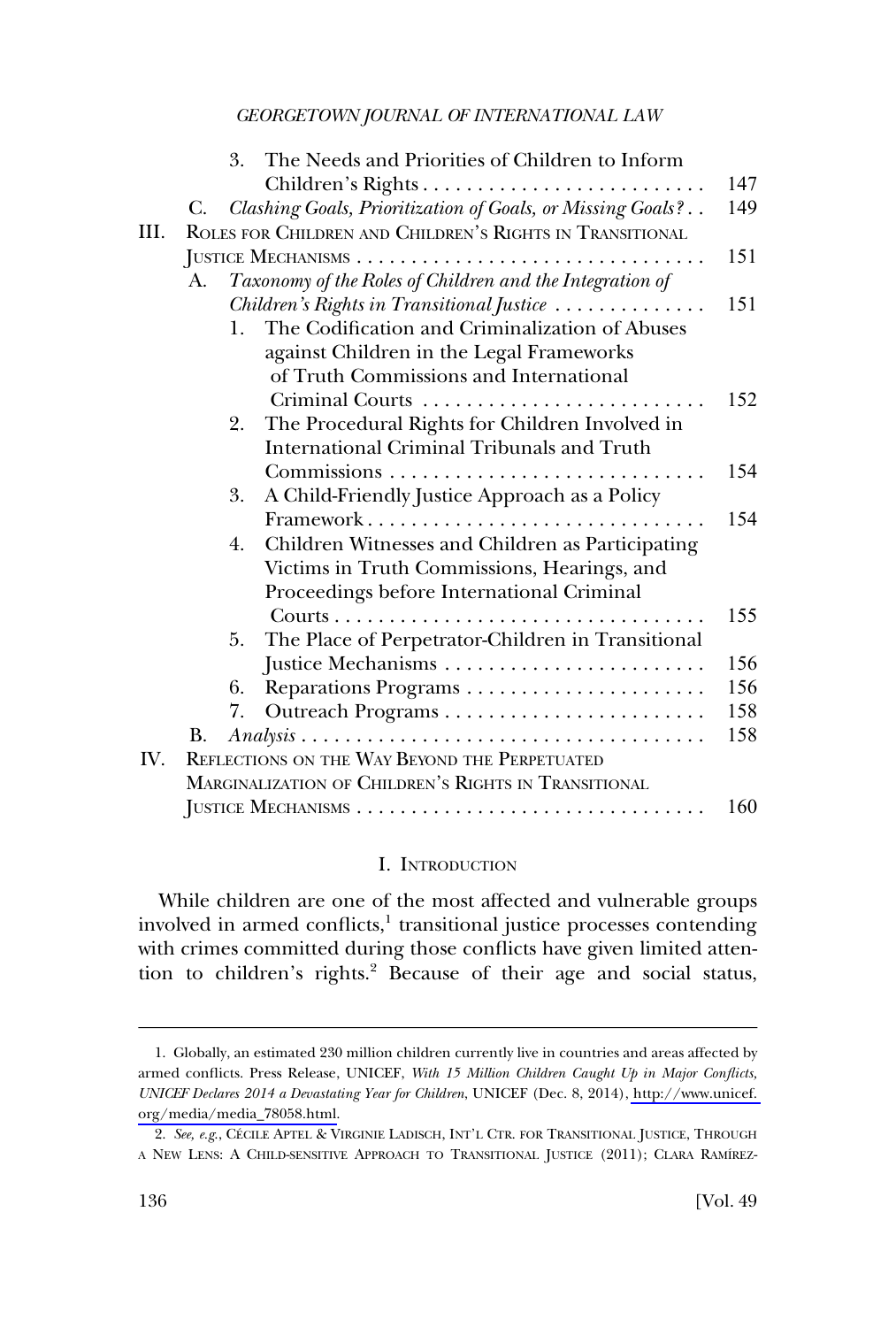children are not always perceived as equal rights holders and are prone to being left out of transitional justice mechanisms.<sup>3</sup> Despite children having specific needs and rights as victims, participants, and perpetrators, they have little voice in transitional justice mechanisms.<sup>4</sup> Children are even more marginalized when it comes to the decision-making processes as they relate to what transitional justice mechanisms should be in place post-conflict. The top-down approach, $5$  prevalent in transitional justice practice, lacks perspectives from children whose views and interests are not represented, despite the role children are bound to play in a society's future.

When children have played a role in transitional justice mechanisms,<sup>6</sup> their experiences have been problematic in various ways, perpetuating the cycle of marginalization. For instance, in international criminal courts, the protection of children and youth victims and witnesses is often insufficient.<sup>7</sup> Children's testimonies have been deemed unreliable, $8$  indictments rarely include a wide range of crimes

6. For the purpose of this research, the expressions "transitional justice processes/ mechanisms" or "transitional justice" refer to post-conflict justice processes.

For example, at the International Criminal Court (ICC), in the *Lubanga* case, child and 7. youth witnesses were subject to multiple interviews and long days in court, including intense cross-examinations. *See* Prosecutor v. Lubanga, ICC-01/04-01/06-2842, Judgment pursuant to Art. 74 of the Statute, ¶ 479 (Apr. 4, 2012), [https://www.icc-cpi.int/CourtRecords/CR2012\\_03942.](https://www.icc-cpi.int/CourtRecords/CR2012_03942.PDF)  [PDF;](https://www.icc-cpi.int/CourtRecords/CR2012_03942.PDF) Rachel Irwin, *Defense Finishes with Child Soldier*, INT'L JUSTICE MONITOR (Feb. 24, 2009), [https://www.ijmonitor.org/2009/02/defense-finishes-with-child-soldier/.](https://www.ijmonitor.org/2009/02/defense-finishes-with-child-soldier/) At the International Criminal Tribunal for the former Yugoslavia (ICTY) in the *Kupreškić* case, Witness H, a then thirteen-year-old girl, who was eighteen years old at the time of testimony, became the heart of heavy litigation throughout the case and appeal. *See* Prosecutor v. Kupreškić, IT-95-16-T, Trial Judgment, ¶¶ 400-02, 405 (Jan. 14, 2000); Prosecutor v. Kupreškić, IT-95-16-A, Appeal Judgment, ¶¶ 46-86 (Oct. 23, 2001).

8. For instance, at the ICC in the *Lubanga* case the testimonies of all child witnesses except for one were found unreliable by the Trial Chamber. In total, nine child soldier witnesses were disregarded. *See* Lubanga Trial Judgement, *supra* note 7, at ¶¶ 479-82. *See also* CYNTHIA CHAMBERLAIN, CHILDREN AND THE INTERNATIONAL CRIMINAL COURT (2015); INTERNATIONAL CRIMINAL ACCOUNTABILITY AND THE RIGHTS OF CHILDREN (Karin Arts & Vesselin Popovski eds., 2006); CÉCILE APTEL, *Unpunished Crimes: The Special Court for Sierra Leone and Children, in* THE SIERRA LEONE SPECIAL COURT AND ITS LEGACY (Charles Jalloh ed., 2014).

BARAT, INT'L CTR. FOR TRANSITIONAL JUSTICE, ENGAGING CHILDREN AND YOUTH IN TRANSITIONAL JUSTICE PROCESSES (2012).

<sup>3.</sup> *See, e.g*., RAMI´REZ-BARAT, *supra* note 2, at 3.

<sup>4.</sup> This failure is in part due to the relative disempowerment of children compounded by their lack of representation in and by political entities and civil society organizations. *See, e.g*., APTEL & LADISCH, *supra* note 2, at 5.

<sup>5.</sup> For a discussion of the top-down approach, see Stephan Parmentier, *Transitional Justice, in*  THE CAMBRIDGE COMPANION TO INTERNATIONAL CRIMINAL LAW 52, 69-71 (William Schabas ed., 2016).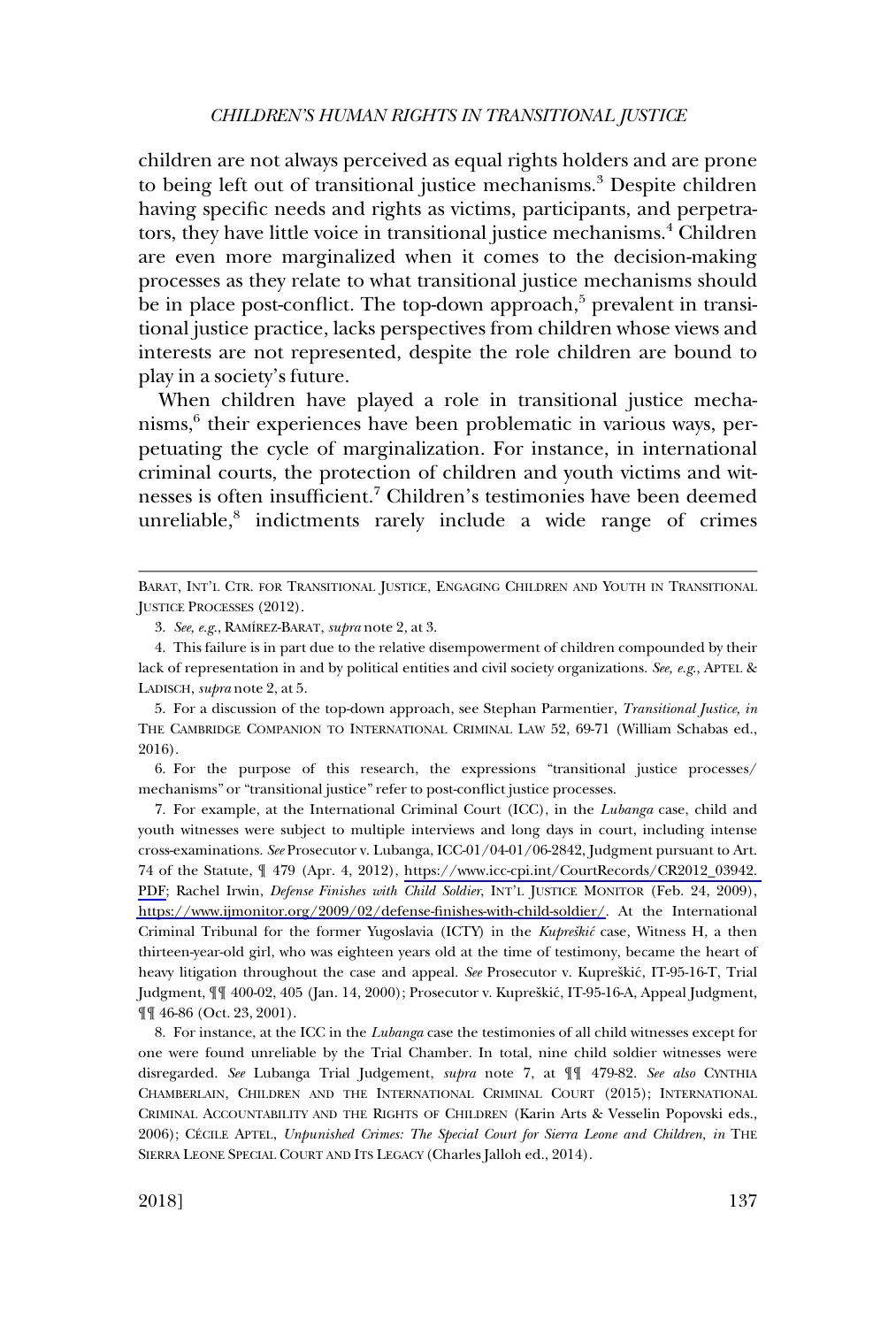specifically affecting children, and legal frameworks lack the flexibility to reflect the diversity of children's social roles during conflicts. To some extent, individual child victims involved with international or hybrid courts have been reduced to what Sara Kendall and Sarah Nouwen have identified as "juridified victimhood," whereby victims are designated as a legal category within a specific case, but also in which one narrative is dominant so as to fit the international legal and political discourse.9 For instance, in the *Lubanga* case at the ICC, children recruited as child soldiers under the age of 15 years could be recognized as victims of enlistment and conscription, but because of the limited charges brought, they could not be acknowledged as victims of other crimes, such as gender-based crimes, despite overwhelming testimony supporting those facts.<sup>10</sup> The other side of this issue is that transitional justice is not equipped to deal with juvenile offenders. This accountability gap has created misunderstandings and issues affecting children's rights. $^{11}$ 

While the scholarship in the field of transitional justice has begun to acknowledge some challenges to the place of children in transitional justice mechanisms,<sup>12</sup> there is little literature analyzing the underlying reasons for these challenges.

Drawing on the insights from transitional justice theories and human rights frameworks, including the theory of "intersectionality,"13 this Article provides a critical reflection on how and why the rights of children are jeopardized by their interactions with these transitional

<sup>9.</sup> *See* Sara Kendall & Sarah Nouwen, *Representational Practices at the International Criminal Court: The Gap Between Juridified and Abstract Victimhood*, 76 L. & CONTEMP. PROBS. 235 (2014).

*See* Brigid Inder, *Reflection: Gender Issues and Child Soldiers—The Case of Prosecutor v Thomas*  10. *Lubanga Dyilo*, INT'L JUST. MONITOR (Aug. 31, 2011), [https://www.ijmonitor.org/2011/08/](https://www.ijmonitor.org/2011/08/reflection-gender-issues-and-child-soldiers-the-case-of-prosecutor-v-thomas-lubanga-dyilo-2/)  [reflection-gender-issues-and-child-soldiers-the-case-of-prosecutor-v-thomas-lubanga-dyilo-2/.](https://www.ijmonitor.org/2011/08/reflection-gender-issues-and-child-soldiers-the-case-of-prosecutor-v-thomas-lubanga-dyilo-2/)

<sup>11.</sup> *See, e.g*., APTEL, *supra* note 8.

<sup>12.</sup> See UNICEF, CHILDREN AND TRANSITIONAL JUSTICE (Sharanjeet Parmar et al. eds., 2010), [https://www.unicef-irc.org/publications/pdf/tj\\_publication\\_eng.pdf;](https://www.unicef-irc.org/publications/pdf/tj_publication_eng.pdf) Diane Marie Amann, *Children, in* THE CAMBRIDGE COMPANION TO INTERNATIONAL CRIMINAL LAW 253 (William Schabas ed., 2016).

<sup>13.</sup> Concept discussed by Kimberle Crenshaw in the context of African American women's rights in order to highlight the multidimensionality of people's identities. In particular, this theory can be of interest when studying children in the context of transitional justice. *See*  Kimberle Crenshaw, *Mapping the Margins: Intersectionality, Identity Politics, and Violence Against Women of Color*, 43 STAN. L. REV. 1241 (1991). More specifically when dealing with transitional justice, *see* Fionnuala Nı´ Aola´in and Eilish Rooney, *Under-enforcement and Intersectionality: Gendered Aspects of Transition for Women*, 1 INT'L J. OF TRANSITIONAL JUST. 338, 338-354 (2007); Eilish Rooney, *Intersectionality in Transition: Lessons from Northern Ireland*, 5 WEB J. CURRENT LEGAL ISSUES 1 (2007).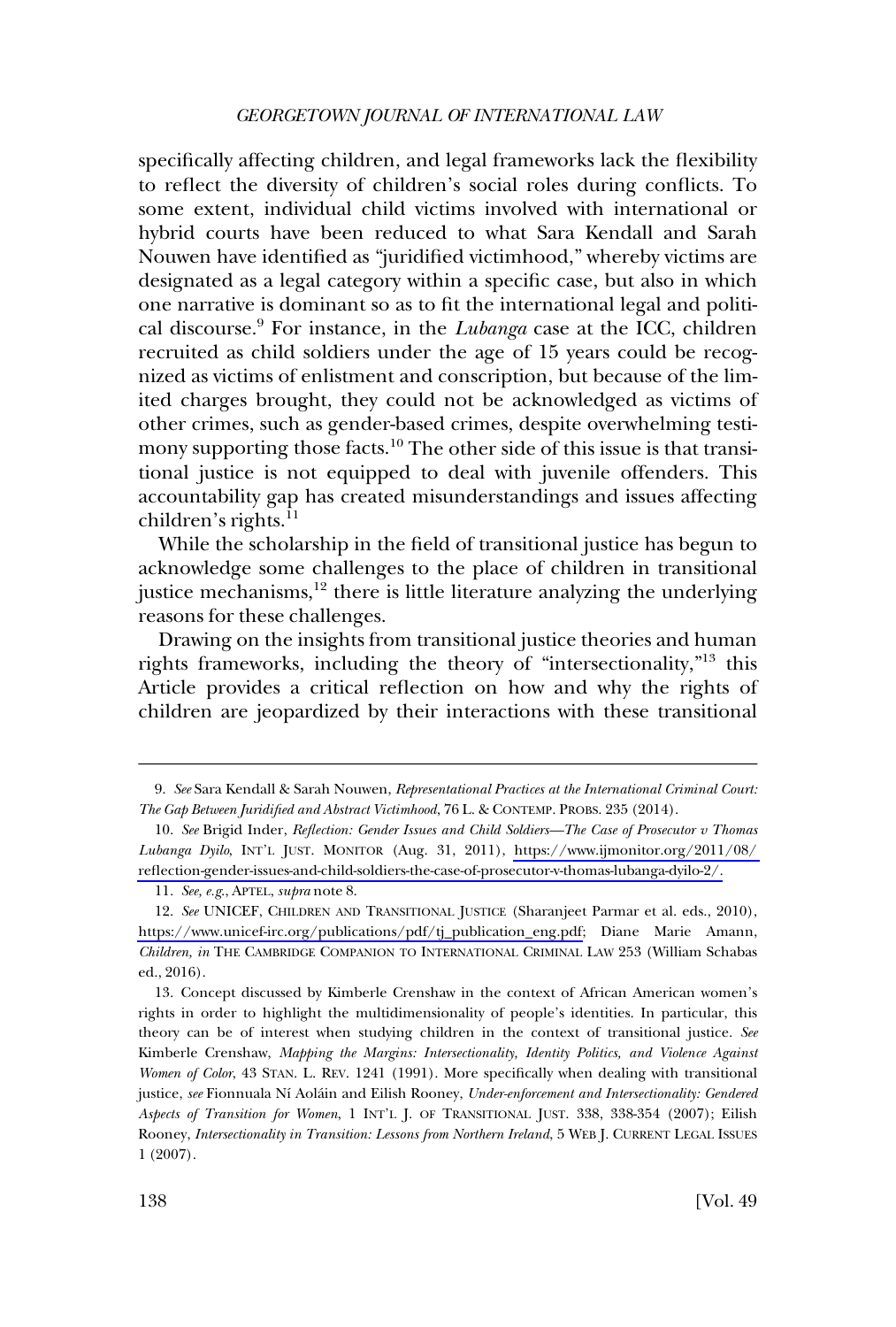justice mechanisms. Conceptualization of this discussion aims to contribute to scholars' and practitioners' ability to understand, explain, and implement children's rights in transitional justice. As the most relevant transitional justice mechanisms dealing with children are international criminal courts and national truth commissions, $14$  this Article will focus on these for illustrations.

While it may be possible for transitional justice to fully implement the human rights of children, it is essential to, on the one hand, analyze why transitional justice mechanisms—in particular truth commissions and international criminal courts—have been at times unable to address the needs and interests of children and, on the other hand, acknowledge the inevitable limitations resulting from the nature and goals of those institutions. Some potential solutions or recommendations include: filling the gaps of knowledge on the impact of war on children, broken down by age, gender, and types of violations; embracing the multiple dimensions of children's identities and roles in post-conflict settings; and mainstreaming children's rights in transitional justice mechanisms.

The relevance of the transitional justice framework in examining the protection of children's rights in post-conflict situations is multilayered. It enables us to explore the roots of children's perpetuated marginalization as well the legal and practical challenges to children's rights by combining a wide range of intertwined fields. This Article thus reflects the interdisciplinary nature of transitional justice and focuses on legal, social science, and victimology literature research. This will shed light on the social position of children and present a holistic analysis of the issues at stake in the perpetuated marginalization of children in transitional justice.

Part II will analyze and compare the underlying goals of transitional justice (including international criminal courts and truth commissions) and children's rights and, thus, inform our analysis on the challenges to children's rights in transitional justice mechanisms. Are the goals clashing? Are some human rights goals missing or rendered less important than transitional justice goals so as to challenge the protection of children? Part III will examine the roles of children and the integration of children's rights in transitional justice through a taxonomy of legal influences, social interactions, and tools developed by transitional

<sup>14.</sup> International criminal courts and truth commissions have specifically dealt with similar post-conflict situations involving children as perpetrators and victims of crimes but have faced different challenges. They have also taken different approaches based on the very nature of their goals. Here, we use the expression, "international criminal courts," to cover international and hybrid judicial mechanisms that have been developed in the international criminal justice system.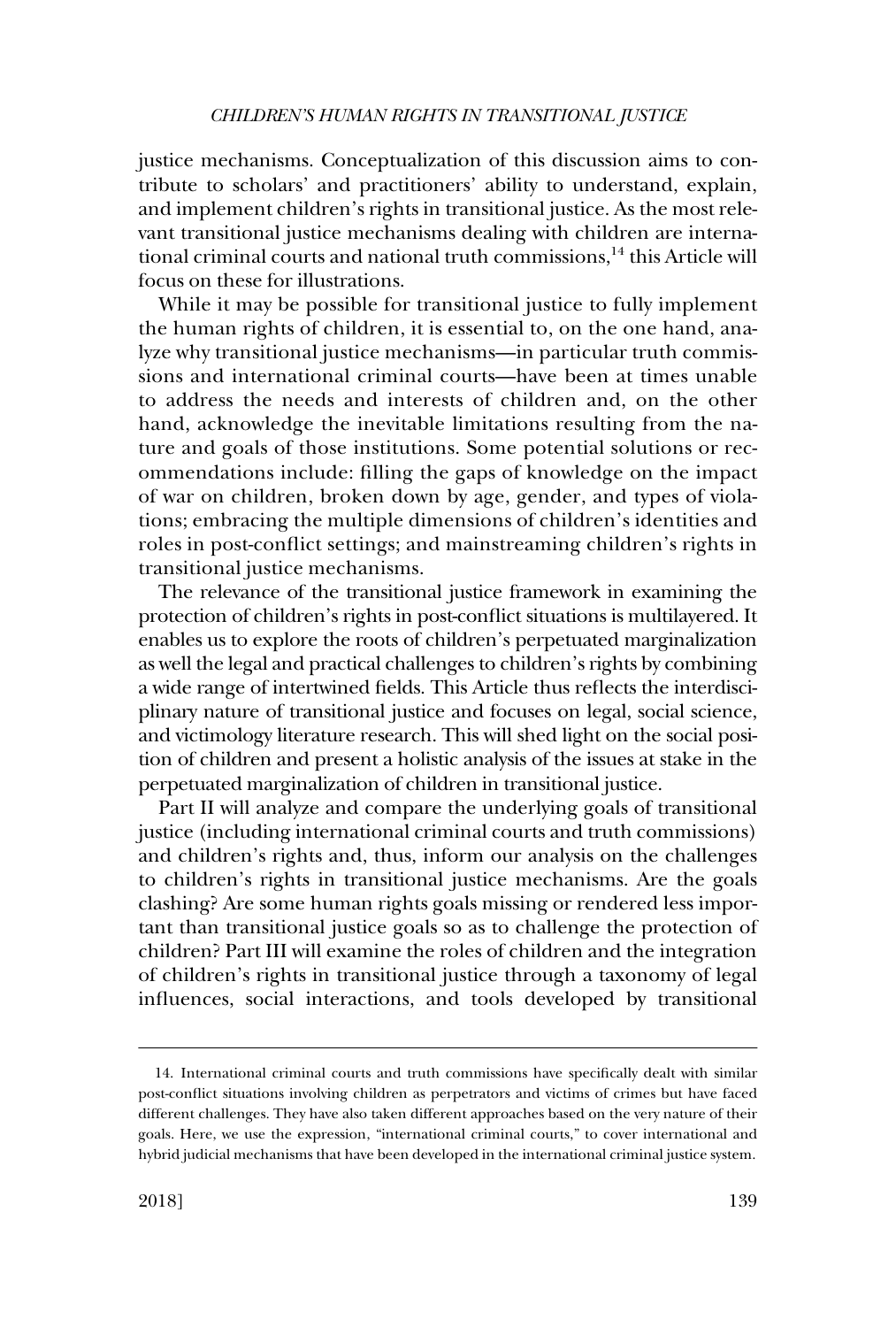<span id="page-5-0"></span>justice practice. An analysis of this taxonomy, in light of the findings of Part II, will better enable us to understand the origins and nature of the challenges to the protection of children in those mechanisms. Finally, Part IV will offer some preliminary reflections on the path beyond the perpetuated marginalization of children and children's rights.

### II. THE FRONTIERS OF TRANSITIONAL JUSTICE AND CHILDREN'S RIGHTS: CLASHING, PRIORITIZED, OR MISSING GOALS?

An analysis of the stated goals of international transitional justice is informative on how transitional justice theories have been crafted and how transitional justice mechanisms fit in those theoretical concepts. This section offers a critical reflection on transitional justice goals taking into consideration their potential impact on children. It then presents children's rights goals and how children's rights address the multiple dimensions of children's identities. Finally, a comparison of transitional justice and children's rights goals is undertaken to highlight the differences between the goals, which may be the origin of the challenges to children's protection in transitional justice practice.

#### A. *Transitional Justice Theories and Goals*

While international transitional justice crystallized in the late 1980s and early 1990s, it has no definitive legal frameworks. It is grounded in its goals, pillars, and developed practice, and also has a handful of founding documents, among which the most important contain only soft law.15 The four pillars of transitional justice (the right to know, the right to justice, the right to reparation and the guarantee of non-recurrence) were developed through the Louis Joinet principles.<sup>16</sup>

For the United Nations, "transitional justice is the full range of processes and mechanisms associated with a society's attempt to come to terms with a legacy of large-scale past abuses, in order to ensure accountability, serve justice and achieve reconciliation."17 According to

<sup>15.</sup> *See* Susanne Buckley-Zistel et al., *Transitional Justice Theories: An Introduction*, *in*  TRANSITIONAL JUSTICE THEORIES 1, 1-16 (Susanne Buckley-Zistel et al. eds., Routledge, 2014); U.N. Secretary-General, *The Rule of Law and Transitional Justice in Conflict and Post-Conflict Societies*, U.N. Doc. S/2004/616 (Aug. 23, 2004); TRANSITIONAL JUST. INST., *Belfast Guidelines on Amnesty and Accountability*, U. OF ULSTER (2013).

<sup>16.</sup> Economic and Social Council, Final report prepared by Mr. Joinet pursuant to Subcommission decision, Commission on Human Rights forty-ninth session, U.N. Doc. E/CN.4/ Sub.2/1997/20 (June 26, 1997).

<sup>17.</sup> U.N. Secretary-General, *supra* note 15, at ¶ 8; U.N. Secretary-General, *The Rule of Law and Transitional Justice in Conflict and Post-Conflict Societies*, U.N. Doc. S/2011/634 (Oct. 12, 2011).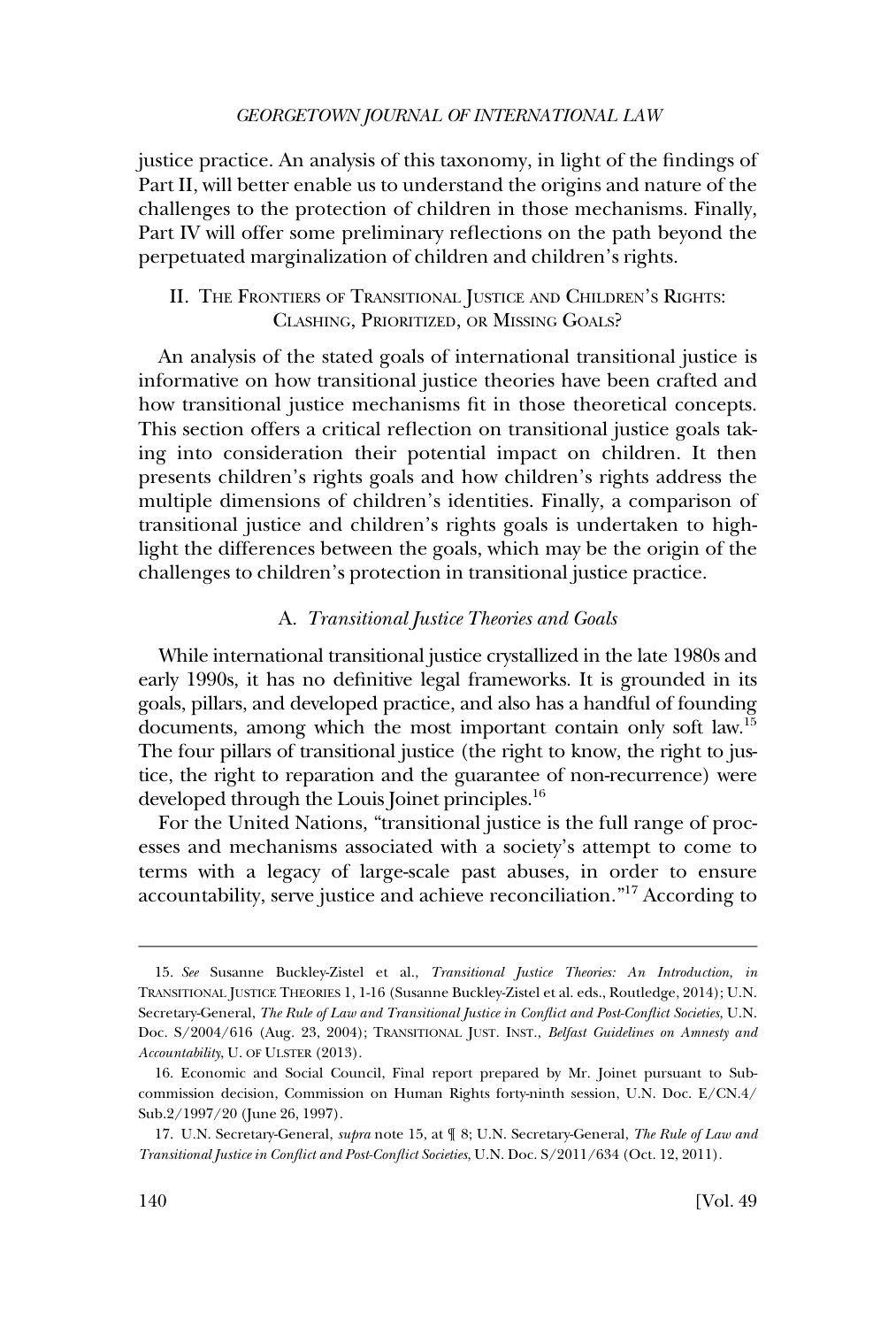Stephan Parmentier, this definition has obtained the status of 'acquis' in the field of international law and practice.18 The non-governmental organization, International Center for Transitional Justice ("ICTJ"), has defined transitional justice as "the set of judicial and non-judicial measures that have been implemented by different countries in order to redress the legacies of massive human rights abuses."<sup>19</sup> These measures include criminal prosecutions, truth commissions, reparations programs, and various kinds of institutional reforms.<sup>20</sup>

If both definitions seem to equate transitional justice with a set of tools or mechanisms to deal with human rights violations and the transition of society, scholarship understands it to be a more purposive concept and approach to achieving '"justice." Authors such as Parmentier and Theresa Clark focused on four goals: truth, accountability, reparation, and reconciliation as theorized in the TARR model.<sup>21</sup> Others, such as Neil Kritz, described transitional justice's objectives as truth, justice, "meaningful democratic reform," and durable peace.<sup>22</sup> Most scholars continue to associate transitional justice with democracy, rule of law, and liberal values.<sup>23</sup> However, according to Ruti Teitel, transitional justice is now in a global phase characterized by an expansion to "broader purposes of promoting and maintaining peace and human security" and a "judicialization and tribunalization at the global level," with an expectation that these mechanisms will form part of the response to post-conflict settings.<sup>24</sup>

In light of this Article's focus, it is particularly relevant to look more specifically at the right to justice and the related goals of rule of law and accountability. International criminal tribunals constitute a rather

22. Neil Kritz, *Policy Implications of Empirical Research on Transitional Justice*, *in* ASSESSING THE IMPACT OF TRANSITIONAL JUSTICE 13 (Hugo Van der Merwe, et al. eds., 2009).

23. Ruti Teitel, *Transitional Justice Genealogy*, 16 HARV. HUM. RTS. J. 69, 69-94 (2003); Ruti Teitel, GLOBALIZING TRANSITIONAL JUSTICE (Ruti Teitel ed., 2014); Anja Mihr ed., *Transitional Justice: Between Criminal Justice, Atonement and Democracy* (Anja Mihr ed., SIM Special Ed. 37, 2012); Dustin Sharp, '*Emancipating Transitional Justice from the Bonds of the Paradigmatic Transition*,' 9 INT'L J. OF TRANSITIONAL JUST. 150, 150-69 (2014).

<sup>18.</sup> Parmentier, *supra* note 5, at 54.

*See ICTJ: About us*, [www.ictj.org/about](https://www.ictj.org/about) (last visited Jan. 6, 2018). 19.

<sup>20.</sup> *Id*.

<sup>21.</sup> Theresa Clark, *Assessing the Special Court's Contribution to Achieving Transitional Justice*, *in* THE SIERRA LEONE SPECIAL COURT AND ITS LEGACY 749 (Charles Jalloh ed., 2014); Stephan Parmentier, *Global Justice in the Aftermath of Mass Violence: The Role of the ICC in Dealing with Political Crimes*, 41 INT'L ANNALS OF CRIMINOLOGY 203, 203-09 (2003)*; See also* Jens Iverson, *Transitional Justice, Jus Post Bellum and International Criminal Law: Differentiating the Usages, History and Dynamics*, 7 THE INT'L J. OF TRANSITIONAL JUST. 413-33 (2013).

<sup>24.</sup> Ruti Teitel, *Transitional Justice Globalized*, *in* GLOBALIZING TRANSITIONAL JUSTICE 3, 3-8 (Ruti Teitel ed., 2014).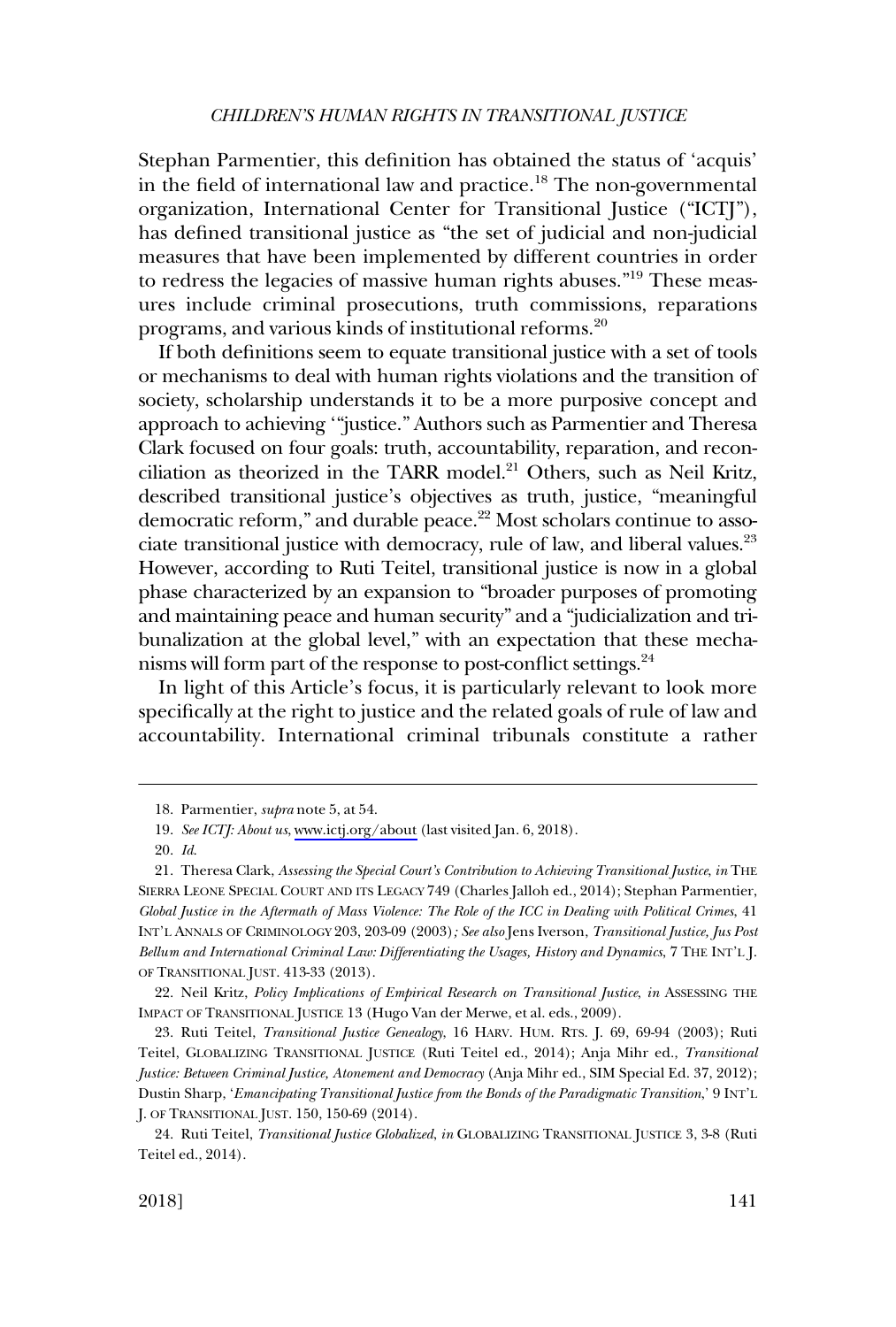formalized and individualized mechanism of criminal accountability.25 International criminal tribunals' primary goals are a mixture of retributive and restorative justice, with a focus on the punishment of the most responsible perpetrators and the rights of victims of those respective crimes.26 Truth commissions adopt a completely different approach in that the primary aims are to "discover, clarify and formally acknowledge past abuses,"27 contributing to the "right to know" of victims and society.28 Truth commissions create the necessary space for victims and perpetrators to seek and tell their truth,<sup>29</sup> which is not often possible in the context of criminal trials for various reasons, ranging from the specifics of the charges brought against accused persons to the creation of one mainstream narrative driven by the parties in the cases.<sup>30</sup>

Several critiques have emerged on different aspects of transitional justice theories and the subsequent practice,<sup>31</sup> but two critiques are particularly relevant to children, notably as they directly relate to the professed goals of children's rights. First, socioeconomic justice played a marginal role in transitional justice in its first two decades, both at the theoretical and policy levels.<sup>32</sup> Scholars and policymakers in the field focused more on violations of civil and political rights than on socioeconomic inequalities or "structural violence."33 In 2006, Louise Arbour, the then UN High Commissioner for Human Rights, stated that transitional justice "must have the ambition of assisting the transformation of oppressed societies into free ones by exposing discriminatory practices

<sup>25.</sup> David Koller, *The Global as Local: The Limits and Possibilities of Integrating International and Transitional Justice, in* CONTESTED JUSTICE: THE POLITICS AND PRACTICE OF INTERNATIONAL CRIMINAL COURT INTERVENTIONS, 85, 87 (Christian De Vos et al. eds., 2015).

<sup>26.</sup> Laurel Fletcher, *Refracted Justice, in* CONTESTED JUSTICE: THE POLITICS AND PRACTICE OF INTERNATIONAL CRIMINAL COURT INTERVENTIONS 302, 320 (Christian De Vos et al. eds., 2015).

<sup>27.</sup> PRISCILLA HAYNER, UNSPEAKABLE TRUTHS: TRANSITIONAL JUSTICE AND THE CHALLENGE OF TRUTH COMMISSIONS (New York: Routledge ed., 2d ed. 2011); Ruti Teitel, *Human Rights in Transition: Transitional Justice Genealogy*, *in* GLOBALIZING TRANSITIONAL JUSTICE 49, 49-67 (Ruti Teitel ed., 2014).

<sup>28.</sup> RUTI TEITEL, TRANSITIONAL JUSTICE (New York: Oxford University Press, 2000).

<sup>29.</sup> Natalia Szablewska & Sascha-Dominik Bachmann, *Current Issues and Future Challenges in Transitional Justice, in* CURRENT ISSUES IN TRANSITIONAL JUSTICE: TOWARDS A MORE HOLISTIC APPROACH 339, 346 (Natalia Szablewska & Sascha-Dominik Bachmann eds., 2015).

<sup>30.</sup> TEITEL, *supra* note 28, at 56.

<sup>31.</sup> *See, e.g*., EVALUATING TRANSITIONAL JUSTICE (Kirsten Ainley, et al. eds., 2015); PARMENTIER, *supra* note 5, at 67-71.

<sup>.</sup> *See* Lisa Hecht & Sabine Michalowski, *The Economic and Social Dimensions of Transitional*  32 *Justice*[, https://www.essex.ac.uk/tjn/documents/TheeconomicandsocialdimensionsofTJ.pdf](https://www.essex.ac.uk/tjn/documents/TheeconomicandsocialdimensionsofTJ.pdf).

<sup>33.</sup> Pa´draig McAuliffe, *Structural Causes of Conflict and the Superficiality of Transition in*  THEORIZING TRANSITIONAL JUSTICE 93 (Claudio Corradetti et al. eds., 2015). *See also* Hecht & Michalowski, *supra* note 32.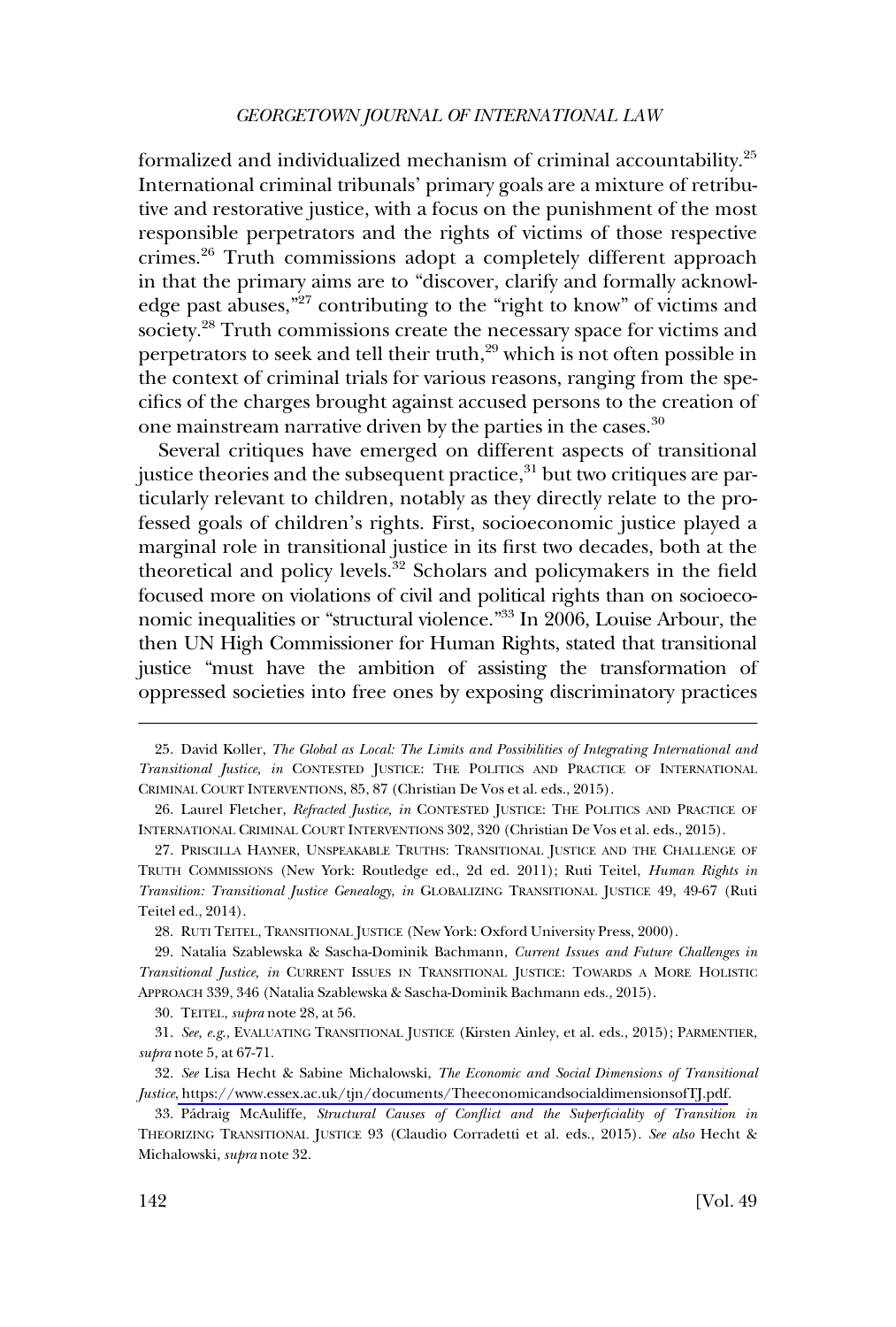and violations of economic, social and cultural rights before and during conflict."34

The importance of socioeconomic justice has been gradually acknowledged since then.35 Empirical studies examining the needs of victims in post-conflict settings have revealed how reparations beneficiaries desire support with everyday necessities.<sup>36</sup> Studies have established links between groups' psychological changes and the need for real changes in the socioeconomic conditions of the said groups in society.37 Wendy Lambourne's concept of transformative justice embodies this by extending the scope of transitional justice to include psychosocial processes and economic conditions.38

When evaluating the truth and reconciliation commission in Sierra Leone, Chris Mahony and Yasmin Sooka highlighted the importance of socioeconomic justice by explaining that "[e]conomic transformation is desperately needed to address marginalised social groups' grievance, especially youth, and to facilitate genuine reconciliation."<sup>39</sup>

Transitional justice is not equipped to address all of the inequalities in societies in transition. However, there is a need to include additional theory and practice regarding economic and social rights in all transitional justice mechanisms because conflicts often find roots in social inequalities. There are ways for transitional justice mechanisms to seek to incorporate socioeconomic justice more systematically, notably through the inclusion of violations of economic and social rights before international courts.<sup>40</sup>

Second, the prevalent top-down approach of transitional justice lacks perspectives from affected populations and is often limited in effect if not combined with initiatives that address the needs and priorities

<sup>34.</sup> McAuliffe, *supra* note 33, at 94; *see also* Louise Arbour, *Economic and Social Justice for Societies in Transition*, 40 N.Y.U. J. INT'L L. & POL. 2, 3 (2007).

<sup>35.</sup> McAuliffe, *supra* note 33, at 93; Chris Mahony & Yasmin Sooka, *The Truth about the Truth: Insider Reflections on the Sierra Leonean Truth and Reconciliation Commission, in EVALUATING* TRANSITIONAL JUSTICE 35, 50-52 (Kirsten Ainley et al. eds., 2015); Kirsten Ainley, *Evaluating the Success of Transitional Justice in Sierra Leone and Beyond, in EVALUATING TRANSITIONAL JUSTICE 241,* 251-53 (Kirsten Ainley et al. eds., 2015).

<sup>36.</sup> Lisa Laplante, *The Plural Justice Aims of Reparations*, *in* TRANSITIONAL JUSTICE THEORIES 66, 78 (Susanne Buckley-Zistel et al. eds., Routledge, 2014).

<sup>37.</sup> Nevin Aiken, *Rethinking Reconciliation and Divided Societies*, *in* TRANSITIONAL JUSTICE THEORIES 40, 55 (Susanne Buckley-Zistel et al. eds., Routledge, 2014).

<sup>38.</sup> Wendy Lambourne, *Transformative Justice, Reconciliation and Peacebuilding*, *in* TRANSITIONAL JUSTICE THEORIES 19, 19-36 (Susanne Buckley-Zistel et al. eds., Routledge, 2014).

<sup>39.</sup> Mahony & Sooka, *supra* note 35, at 51.

<sup>40.</sup> *See* Aiken, *supra* note 37 at 56.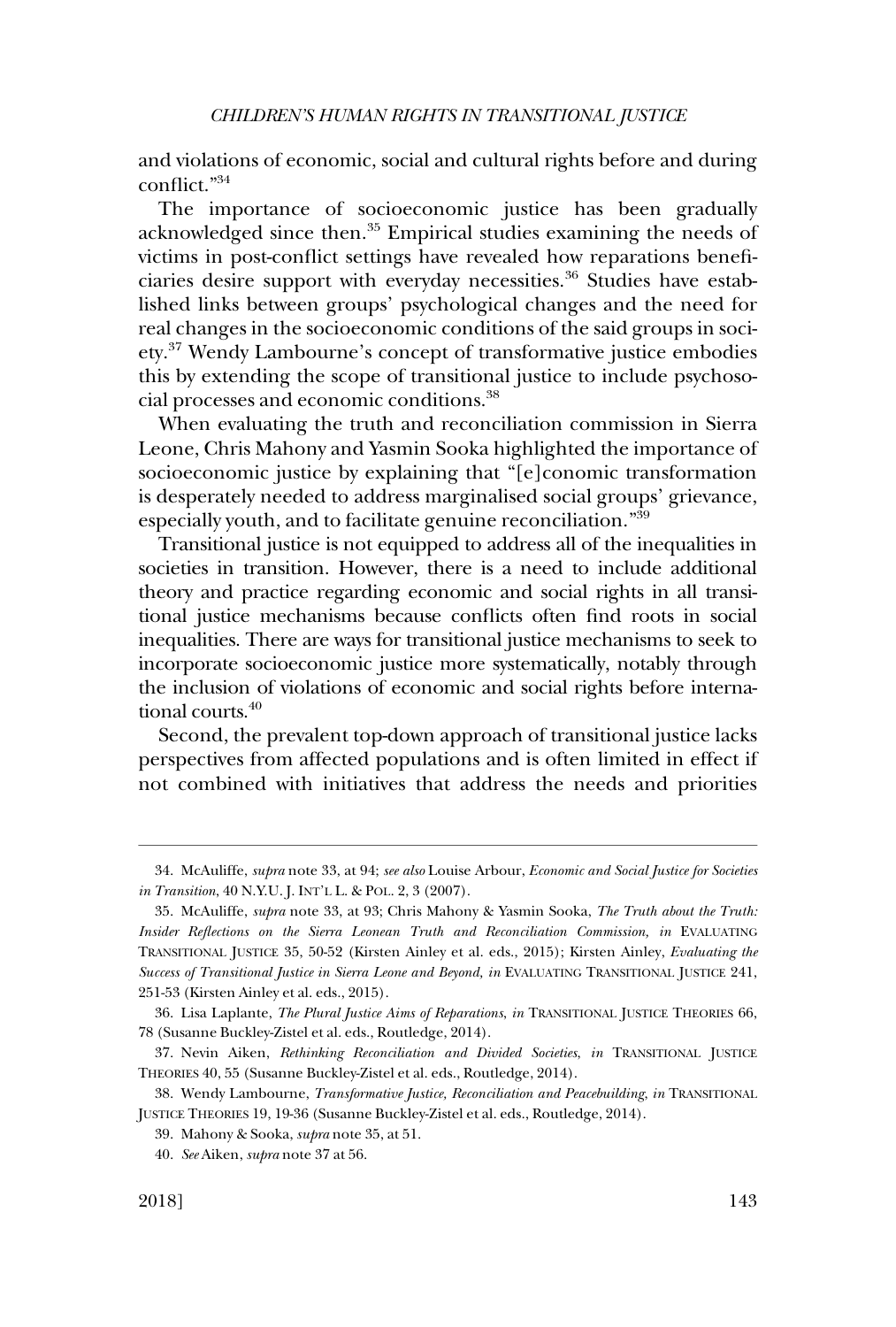<span id="page-9-0"></span>of the specific society in transition.41 The internationalization of transitional justice—notably through international and hybrid tribunals or peace agreements under the aegis of the international community—is intrinsically a top-down approach.<sup>42</sup> It should nevertheless not result in the marginalization of local actors. In a way, the top-down approach must be informed by a bottom-up approach. The democratization of transitional justice processes is crucial and requires the involvement of children and children organizations' representatives to be effective and legitimate. Local communities have to be involved in the design and development of transitional justice mechanisms to be more effective and legitimate as responding to specified needs.<sup>43</sup>

This study considers transitional justice and its liberal and normative goals grounded in international law and human rights to be important cornerstones in the future of post-conflict settings. However, transitional justice needs to evolve to be more inclusive, both in terms of participation and socio-economic justice, in particular to address children's marginalization.

#### B. *Children's Rights: Toward a Holistic Approach to the Protection of Children*

Human rights law specifically relevant to the protection of children led to the Convention on the Rights of the Child ("CRC") adopted by the UN General Assembly in 1989.<sup>44</sup> The CRC is a comprehensive human rights treaty uniting international humanitarian law, human rights law, and juvenile law in one document, covering economic, social, and cultural rights, as well as political and civil rights.<sup>45</sup> It reflects a new vision of the child in which children are agents of their own rights.46

<sup>41.</sup> Szablewska & Bachmann, *supra* note 29, at 339-361.

<sup>42.</sup> *See* the analysis of the approaches taken by the international community in Lambourne, supra note 38, at 19-36.

<sup>43.</sup> *See generally* the democratization of transitional justice, Lambourne, *supra* note 38, at 19-36.

The CRC has been ratified by more nations than any other UN convention: 196 States are 44. parties to the CRC in 2017. *See Status: Convention on the Rights of the Child*, UNITED NATIONS TREATY COLLECTION, [https://treaties.un.org/Pages/ViewDetails.aspx?src=IND&mtdsg\\_no=IV-11&chapter=](https://treaties.un.org/Pages/ViewDetails.aspx?src=IND&mtdsg_no=IV-11&chapter=4&clang=_en)  [4&clang=\\_en](https://treaties.un.org/Pages/ViewDetails.aspx?src=IND&mtdsg_no=IV-11&chapter=4&clang=_en) (last updated Feb. 19, 2018).

<sup>45.</sup> Vesselin Popovski, *Protection and participation of children in post-conflict peacebuilding: international law and evolving practice, in* ESCAPING VICTIMHOOD: CHILDREN, YOUTH AND POST-CONFLICT PEACEBUILDING 113, 124 (Albrecht Schnabel & Anara Tabyshlieva eds., 2013).

<sup>46.</sup> A child is defined as a person who is below eighteen years of age. United Nations Convention on the Rights of the Child, art. 1, Nov. 20, 1989, 1577 U.N.T.S. 3.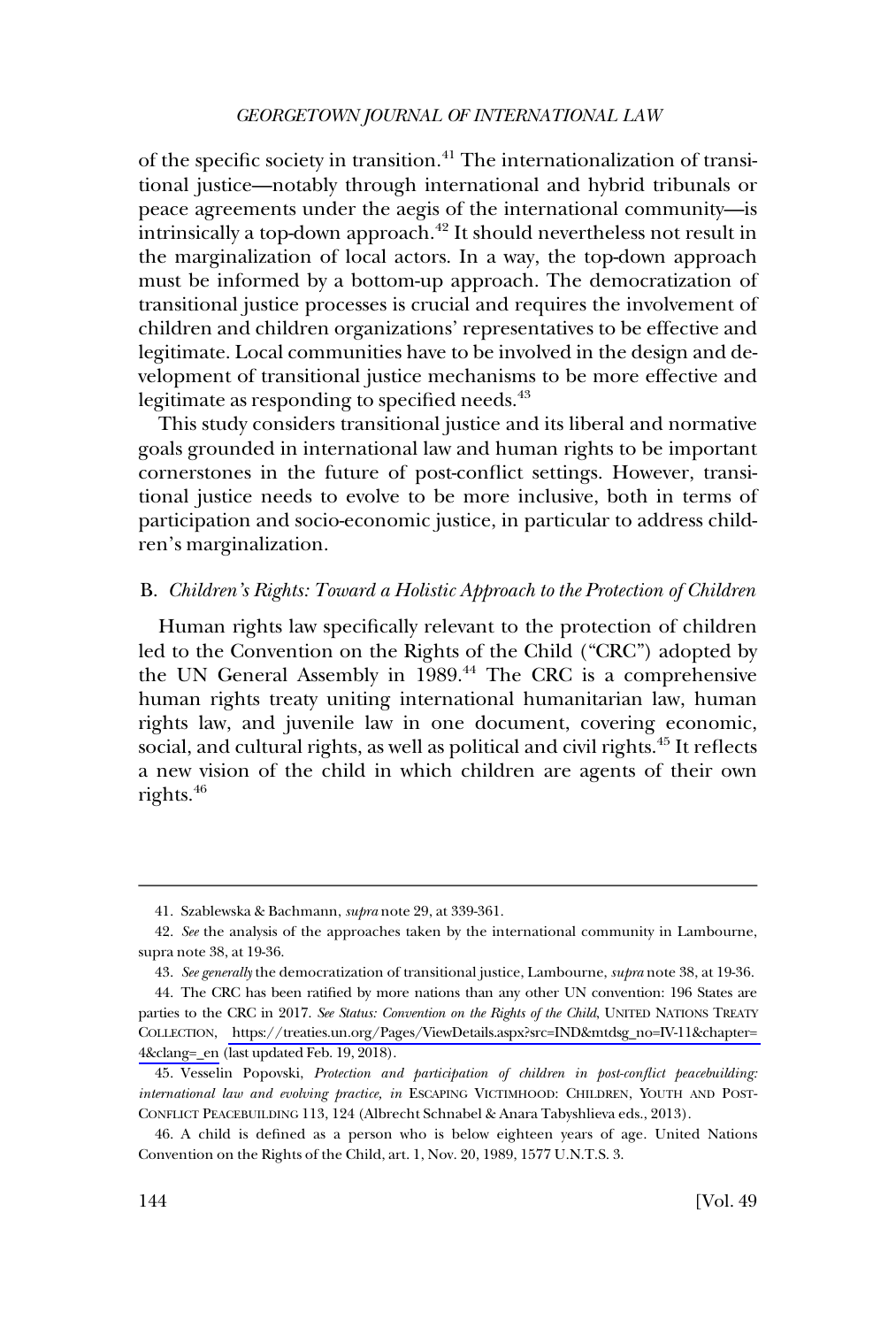<span id="page-10-0"></span>The main underlying goals of children's rights in the preamble of the CRC are equal dignity,  $47$  special protection,  $48$  development,  $49$  and social progress through the participation of children in society.<sup>50</sup> It is worth noting that the preamble also mentions that those rights are '"the foundation of freedom, justice and peace in the world."51

To understand the challenges to children's rights in transitional justice, it is essential to grasp the following aspects of children's rights: 1) the four cornerstone principles (non-discrimination, best interest of the child, right to life, and the respect of the views of children) that guide the human rights framework of children, $52$  2) the different categories of rights, and 3) the needs and priorities of children that inform children's rights.

#### 1. Four Cornerstone Principles

The four cornerstone principles for a child rights-based approach can be found in Articles 2, 3, 6 and 12 of the CRC. They correspond to the "cross-cutting principles" of the 2005 UN Guidelines on Justice in Matters involving Child Victims and Witnesses of Crime.<sup>53</sup> The right to nondiscrimination is not only a passive obligation prohibiting all forms of discrimination but also a positive duty to ensure effective equal

<sup>47.</sup> The CRC preamble provides: "inherent dignity and of the equal and inalienable rights of all members of the human family," "everyone is entitled to all the rights and freedoms set forth." United Nations Convention on the Rights of the Child preamble, Nov. 20, 1989, 1577 U.N.T.S. 3.

<sup>48.</sup> The CRC preamble reads: "childhood is entitled to special care and assistance," "the need to extend particular care to the child," "special safeguards and care, including appropriate legal protection, before as well as after birth," "there are children living in exceptionally difficult conditions, and that such children need special consideration." *Id*.

<sup>49.</sup> The CRC preamble provides "for the full and harmonious development of his or her personality," "cultural values of each people for the protection and harmonious development of the child." *Id*.

<sup>50.</sup> The CRC preamble reads: "have determined to promote social progress," "the necessary protection and assistance so that it can fully assume its responsibilities within the community," "the child should be fully prepared to live an individual life in society." *Id*.

<sup>51.</sup> *Id*.

*See, e.g*., Economic and Social Council Res. 2005/20 (July 22, 2005); EU Guidelines for the 52. Promotion and Protection of the Rights of the Child: Leave No Child Behind, 7-9 (Mar. 2017), [https://eeas.europa.eu/sites/eeas/files/eu\\_guidelines\\_rights\\_of\\_child\\_0.pdf;](https://eeas.europa.eu/sites/eeas/files/eu_guidelines_rights_of_child_0.pdf) Popovski, *supra*  note 45, at 113-32.

<sup>53.</sup> The only two semantic differences are that the CRC principle, "Life, Survival and Development," is considered part of the cross-cutting principle, "Best Interests of the Child," with two sub-principles: "Protection" and "Harmonious Development" and the CRC principle, "Respect for the Views of the Child," called the "Right to Participation" in the UN Guidelines.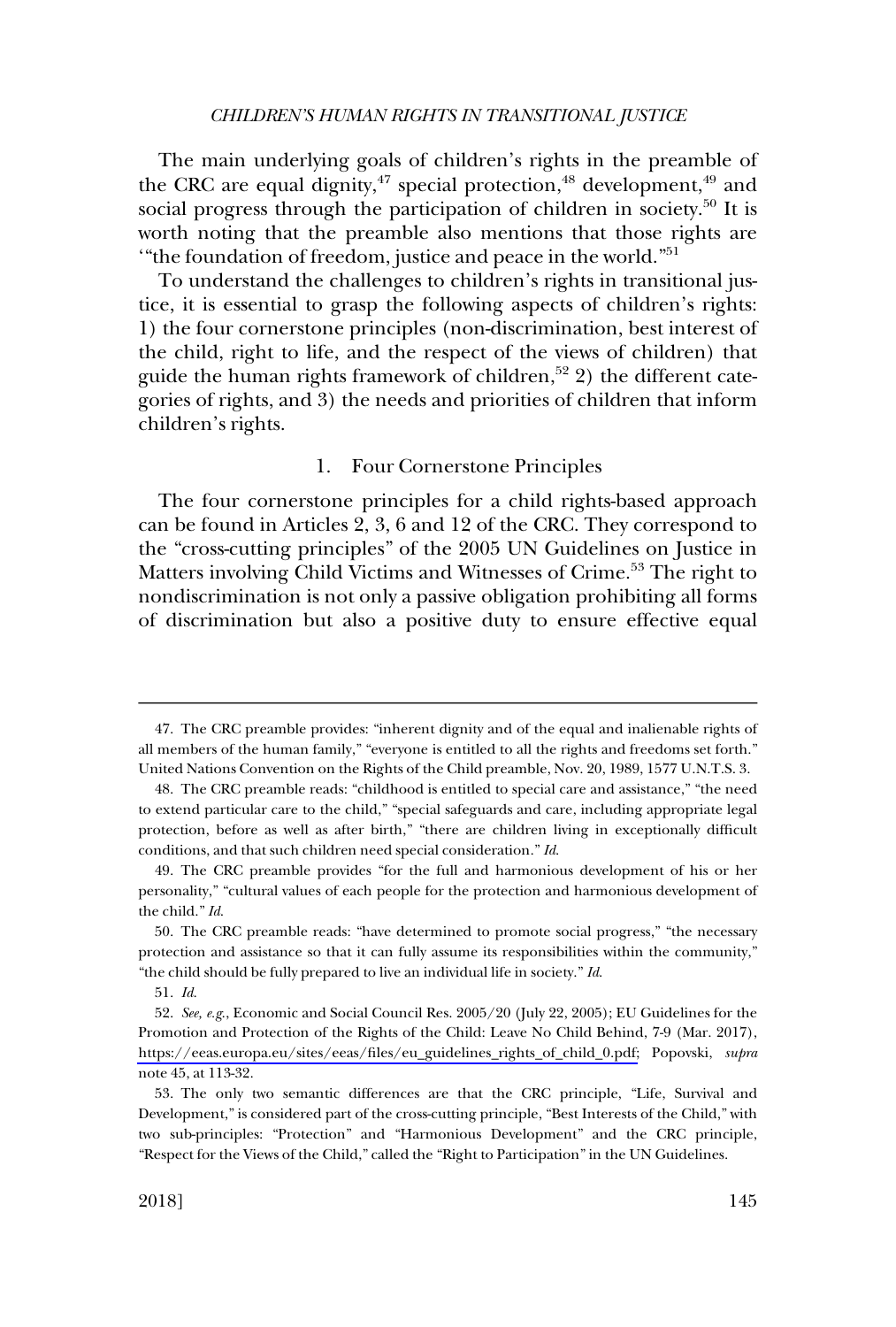<span id="page-11-0"></span>opportunities.54 The best interests of the child are a principle that should guide "all actions concerning children."<sup>55</sup> According to the Committee on the Rights of the Child ("CRC Committee"), the concept of the child's best interests is aimed at ensuring both the full and effective enjoyment of all the rights recognized by the CRC and a holistic development of the child.<sup>56</sup> Every child also has an inherent right to life, and to the maximum extent possible to survival and development.57 Finally, the respect for the views of children or right to participation<sup>58</sup> is the right of the individual child and of groups of children to be heard.<sup>59</sup> It is a unique provision as it addresses the legal and societal status of children who lack the full autonomy of adults, but who are holders of rights.<sup>60</sup> The CRC Committee held that the principle of participation should be considered in the interpretation and implementation of other rights.<sup>61</sup>

### 2. The Different Categories of Rights

There are three categories of rights: survival and development rights, protection rights, and participation rights.<sup>62</sup> Survival and development rights provide for the conditions supporting the survival and full development of the child and notably include rights to adequate food, shelter, formal education, primary health care, and information about

60. *Id*. at ¶ 1.

<sup>54.</sup> Committee on the Rights of the Child General Comment No. 14, U.N. Doc. CRC/C/GC/ 14, ¶ 41 (May 29, 2013).

<sup>55.</sup> United Nations Convention on the Rights of the Child, art. 3, Nov. 20, 1989, 1577 U.N.T. S. 3.

<sup>56.</sup> Committee on the Rights of Children General Comment No. 14, U.N. Doc. CRC/C/GC/ 14, ¶¶ 4-5 (May 29, 2013).

<sup>57.</sup> United Nations Convention on the Rights of the Child, art. 6, Nov. 20, 1989, 1577 U.N.T. S. 3.

<sup>58.</sup> Article 12 reads as follows: "1. State Parties shall assure to the child who is capable of forming his or her own views the right to express those views freely in all matters affecting the child, the views of the child being given due weight in accordance with the age and maturity of the child. 2. For this purpose the child shall in particular be provided the opportunity to be heard in any judicial and administrative proceedings affecting the child, either directly, or through a representative or an appropriate body, in a manner consistent with the procedural rules of national law." *Id*. art. 12.

<sup>59.</sup> Committee on the Rights of Children General Comment No. 12, U.N. Doc. CRC/C/GC/ 12, ¶ 9 (July 20, 2009).

<sup>61.</sup> *Id*. at ¶ 3.

*See Rights under the Convention on the Rights of the Child*, UNICEF, [https://www.unicef.org/](https://www.unicef.org/crc/index_30177.html)  62. [crc/index\\_30177.html](https://www.unicef.org/crc/index_30177.html) (last visited Jan. 17, 2018) [hereinafter UNICEF].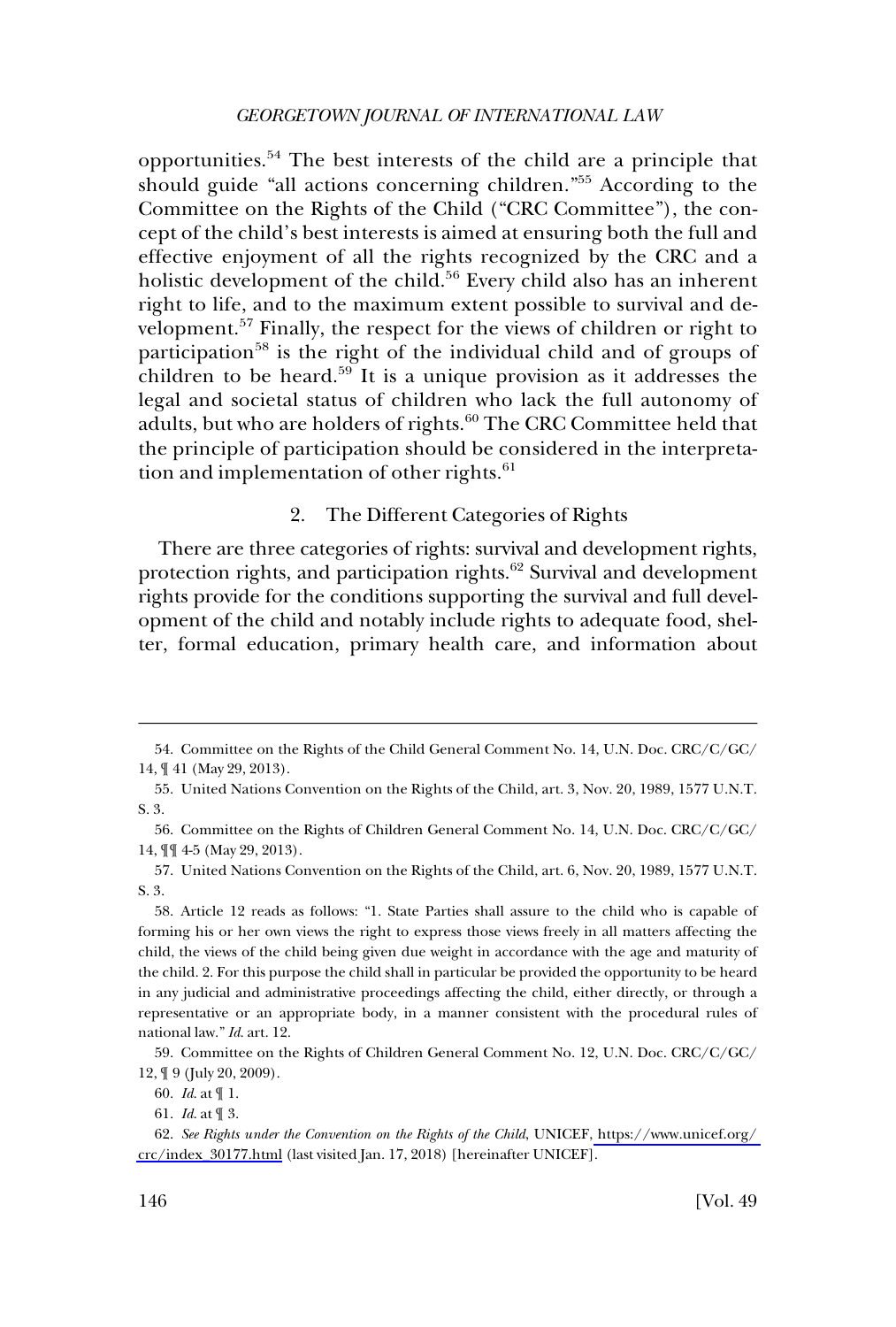<span id="page-12-0"></span>their rights.<sup>63</sup> Protection rights provide for the protection from all forms of abuse, neglect, exploitation, and cruelty.<sup>64</sup> Participation rights entitle children to the freedom to express opinions and to have a say in matters affecting their social, economic, religious, cultural, and political life.<sup>65</sup> The CRC Committee stated the following in that regard:

[C]hildren are fully recognised as rights holders who are not only entitled to receive protection but also have the right to participate in all matters affecting them, a right which can be considered as the symbol for their recognition as rights holders. This implies, in the long term, changes in political, social, institutional and cultural structures.<sup>66</sup>

These categories echo the goals and pillars of children's rights found in the preamble and cross-cutting principles. It is worth noting for the purposes of this analysis that the CRC puts on an equal footing civil, political, and socioeconomic rights.

# 3. The Needs and Priorities of Children to Inform Children's Rights

The legal framework of the human rights of children—which includes the CRC, the Additional Protocols, $\overline{67}$  the General Comments to the CRC and the CRC Committee's recommendations<sup>68</sup>—is informed by other fields related to children's needs and specificities, notably victimology and forensic psychology.

Children differ from adults in their physical and psychological development, as well as their emotional and educational needs.<sup>69</sup> Children have their own views and interests and they tend to prioritize concerns

*Id. See also Survival and development rights: the basic rights to life, survival and development of one's*  63. *full potential*, UNICEF, [https://www.unicef.org/crc/files/Survival\\_Development.pdf](https://www.unicef.org/crc/files/Survival_Development.pdf) (last visited Jan. 17, 2018).

UNICEF, *supra* note 62; *Protection Rights: keeping safe from harm*, UNICEF, [https://www.](https://www.unicef.org/crc/files/Protection_list.pdf)  64. [unicef.org/crc/files/Protection\\_list.pdf \(](https://www.unicef.org/crc/files/Protection_list.pdf)last visited Jan. 17, 2018).

UNICEF, *supra* note 62; *Participation Rights: having an active voice*, UNICEF, [https://www.](https://www.unicef.org/crc/files/Participation.pdf)  65. [unicef.org/crc/files/Participation.pdf \(](https://www.unicef.org/crc/files/Participation.pdf)last visited Jan. 17, 2018).

<sup>66.</sup> Comm. on the Rights of the Child, Rep. on the Forty-Third Session, U.N. Doc. CRC/C/ 43/3, ¶ 988 (2006) [hereinafter CRC Report].

<sup>67.</sup> There are three Optional Protocols to the Convention: i) on the Involvement of Children in Armed Conflict, ii) on the Sale of Children, Child Prostitution and Child Pornography; and iii) on a Communication Procedure.

<sup>68.</sup> And to some extent the IHL's protection of the child.

<sup>69.</sup> Committee on the Rights of the Child General Comment No. 10, U.N. Doc. CRC/C/GC/ 10, ¶ 10 (April 25, 2007).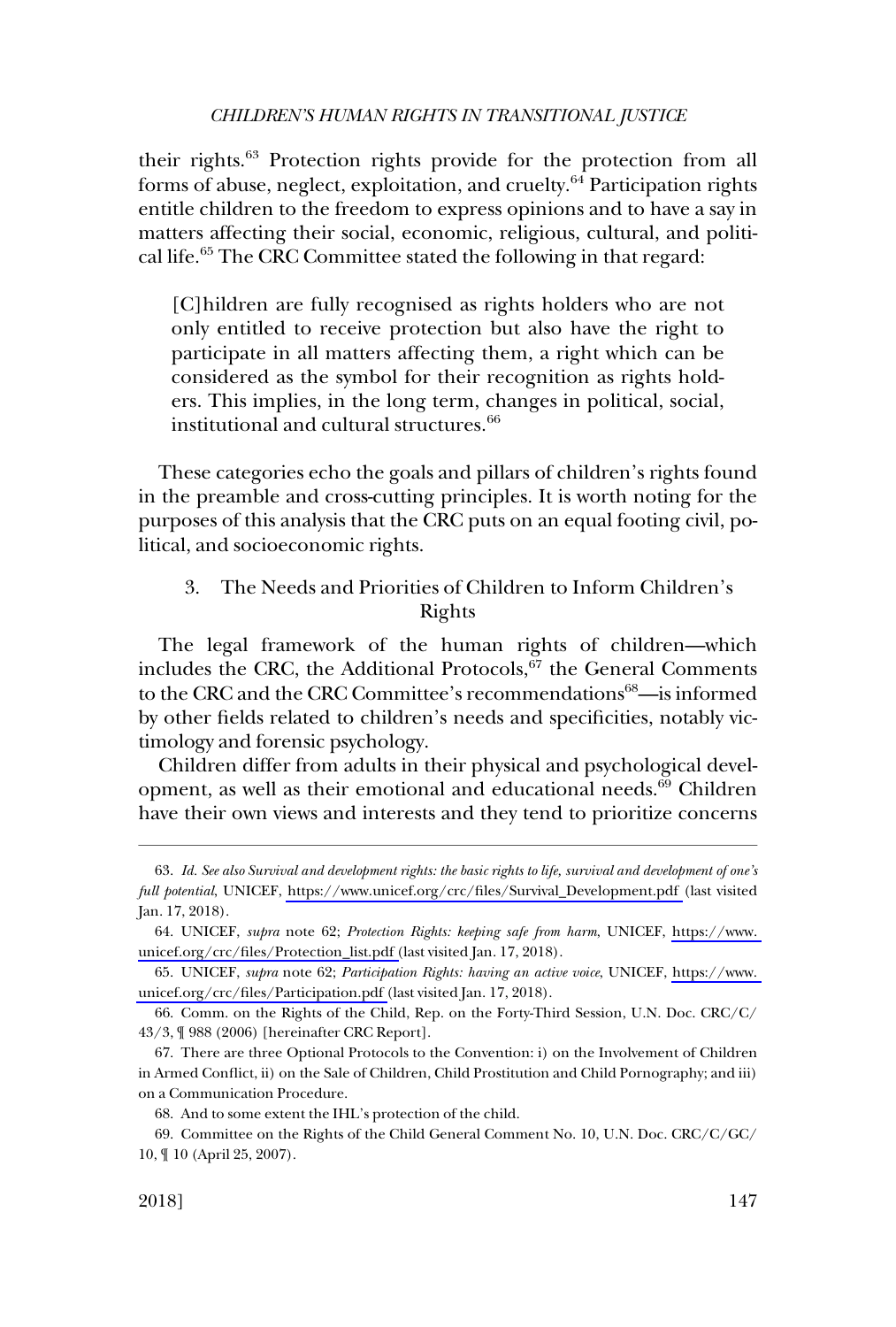and challenges grounded in their day-to-day reality over more distant fears and worries.70 The CRC Committee has considered the concept of "evolving capacities" as an "enabling principle,"71 but it also means that their level of vulnerability is evolving, their age making "them more vulnerable to physical violence and psychological manipulation."<sup>72</sup> One peculiar characteristic is the condition of dependency of children and the vulnerability it creates, sometimes resulting in additional victimization, for instance, by physical neglect.<sup>73</sup> Although their level of resilience depends on a number of factors, there are particular sources of vulnerability that give diminished protection to children. Some vulnerability factors are displacement, separation, disability, child labor, sexual exploitation, minority status, and the status as child soldiers.<sup>74</sup>

Children's needs should be differentiated from those of adults, but children's rights are also informed by the multiple dimensions of children's identities. Post-conflict settings combine diverse groups of children with different needs and interests. Juvenile victimization scholarship, although lacking data, has demonstrated that children should not be considered as one group but as several and sometimes overlapping groups at the intersections of different identities and social roles.<sup>75</sup> These include, for instance, boys versus girls, various age groups, different roles in conflict (victims/perpetrators/secondary victims/participants), and various types of victimization (nature of crimes, direct or indirect victimization, mass or individual victimization, multiple victimizations, etc.), as well as different roles in transitional justice mechanisms.76 There are also hidden and forgotten groups, such as female child soldiers and children born in wartime following rape.<sup>77</sup> Finally, the above groups are not static, as children and youth can for instance

<sup>70.</sup> Claire O'Kane et al., *The active role of children and young people in post-conflict peacebuilding, in*  ESCAPING VICTIMHOOD: CHILDREN, YOUTH AND POST-CONFLICT PEACEBUILDING 32, 32-66 *(*Albrecht Schnabel & Anara Tabyshalieva eds., 2013).

<sup>71.</sup> CRC Report, *supra* note 66, at ¶ 987.

<sup>.</sup> Children and Truth Commissions, UNICEF INNOCENTI RESEARCH CENTRE 3, [https://](https://www.unicef-irc.org/publications/pdf/truth_commissions_eng.pdf)  72 [www.unicef-irc.org/publications/pdf/truth\\_commissions\\_eng.pdf](https://www.unicef-irc.org/publications/pdf/truth_commissions_eng.pdf) [hereinafter UNICEF 2010 Report].

<sup>73.</sup> David Finkelhor, *Developmental Victimology: the Comprehensive Study of Childhood Victimizations*, *in* VICTIMS OF CRIME 75-106 (Robert C. Davis et al. eds., 4<sup>th</sup> ed. 2013).

<sup>74.</sup> Kathleen Kostelny & Michael Wessells, *Youth in Conflict and Post-Conflict Societie, in* ESCAPING VICTIMHOOD: CHILDREN, YOUTH AND POST-CONFLICT PEACEBUILDING, 69 (Albrecht Schnabel & Anara Tabyshalieva eds., 2013).

<sup>75.</sup> *See* Finkelhor, *supra* note 73.

<sup>76.</sup> *Id*.

<sup>77.</sup> *See, e.g*., *I Am Not Who They Think I Am*, 2017 ICTJ Film on the Stigma Facing Children Born of War.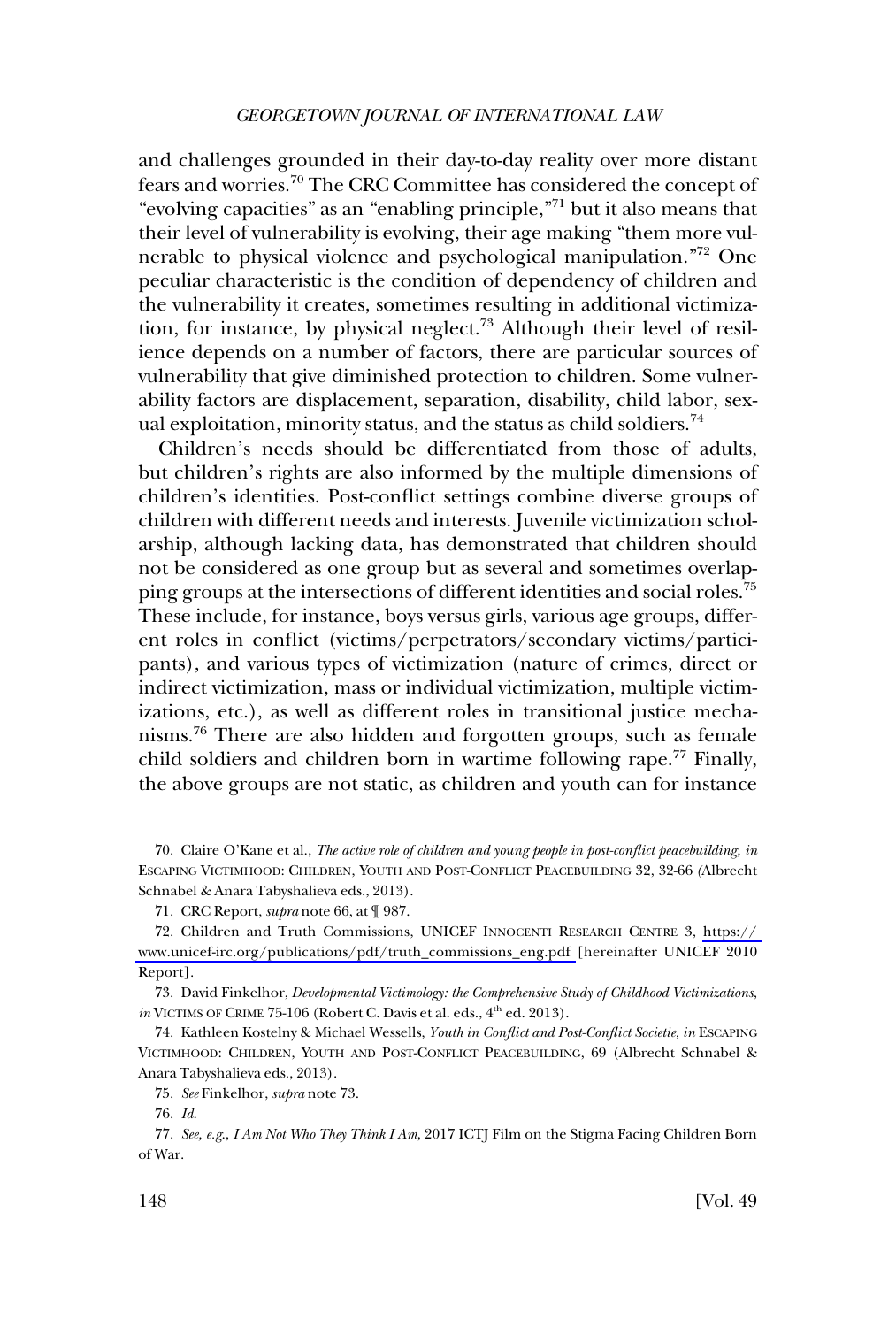<span id="page-14-0"></span>go from victims to perpetrators if they are not given proper attention in the aftermath of armed conflicts.78 Intersectionality theory has posed useful theoretical and empirical questions for enlightening gendered dimensions of transitions in particular when dealing with group-based structural inequalities which tend to go unnoticed.<sup>79</sup> By analogy, the multiple dimensions of children's identities echo some of the challenges identified in intersectionality theory, and to that extent the application of intersectionality theory to the experiences of children in post-conflict settings may support the understanding of the perpetuated marginalization of children in transitional justice.

#### C. *Clashing Goals, Prioritization of Goals, or Missing Goals?*

Keeping in mind the more detailed analysis discussed previously, the goals of transitional justice can be summed up in broad terms as truth, justice/accountability, reparation, reconciliation, non-repetition, human security, rule of law, and transformative justice. The goals of children's rights can be summarized as special protection and assistance, participation, truth, agency, development, and the right to life.

The nature of those goals does not show any apparent conflict, and to some extent transitional justice has taken some human rights norms to further its goals.<sup>80</sup> For instance, both international criminal courts and national truth commissions aim to pursue human rights goals but differ in how to achieve those goals with judicial and non-judicial mechanisms and in the balance between the components of the transitional justice goals of truth, accountability, reconciliation and reparation.<sup>81</sup>

Nevertheless, in the practice of transitional justice, human rights goals and norms are diluted while there is limited understanding of children rights' goals. Generally speaking, children's rights goals are not well echoed or thought of in transitional justice goals. In fact, the core principle of the best interests of the child is foreign to transitional justice theories and goals, and the two critical goals of special protection and participation for children are not crucial components of transitional justice frameworks. In addition, while traditional transitional justice adopted a categorization of human rights prioritizing political

<sup>78.</sup> *See, e.g*., UNICEF 2010 Report, *supra* note 72, at 65. ("Young people who feel marginalized by a peace process that failed to consult them may be a source of renewed violence and unrest.").

<sup>79.</sup> Rooney, *supra* note 13; Aola´in & Rooney, *supra* note 13, at 338-54.

<sup>80.</sup> *See also* Szablewska & Bachmann, *supra* note 29, at 352.

<sup>81.</sup> *See* MARTHA MINOW, BETWEEN VENGEANCE AND FORGIVENESS: FACING HISTORY AFTER GENOCIDE AND MASS VIOLENCE (2008); Tricia Olsen et al., *The Justice Balance: When Transitional Justice Improves Human Rights and Democracy*, 32 HUMAN RIGHTS Q. 980, 980-1007 (Nov. 2010).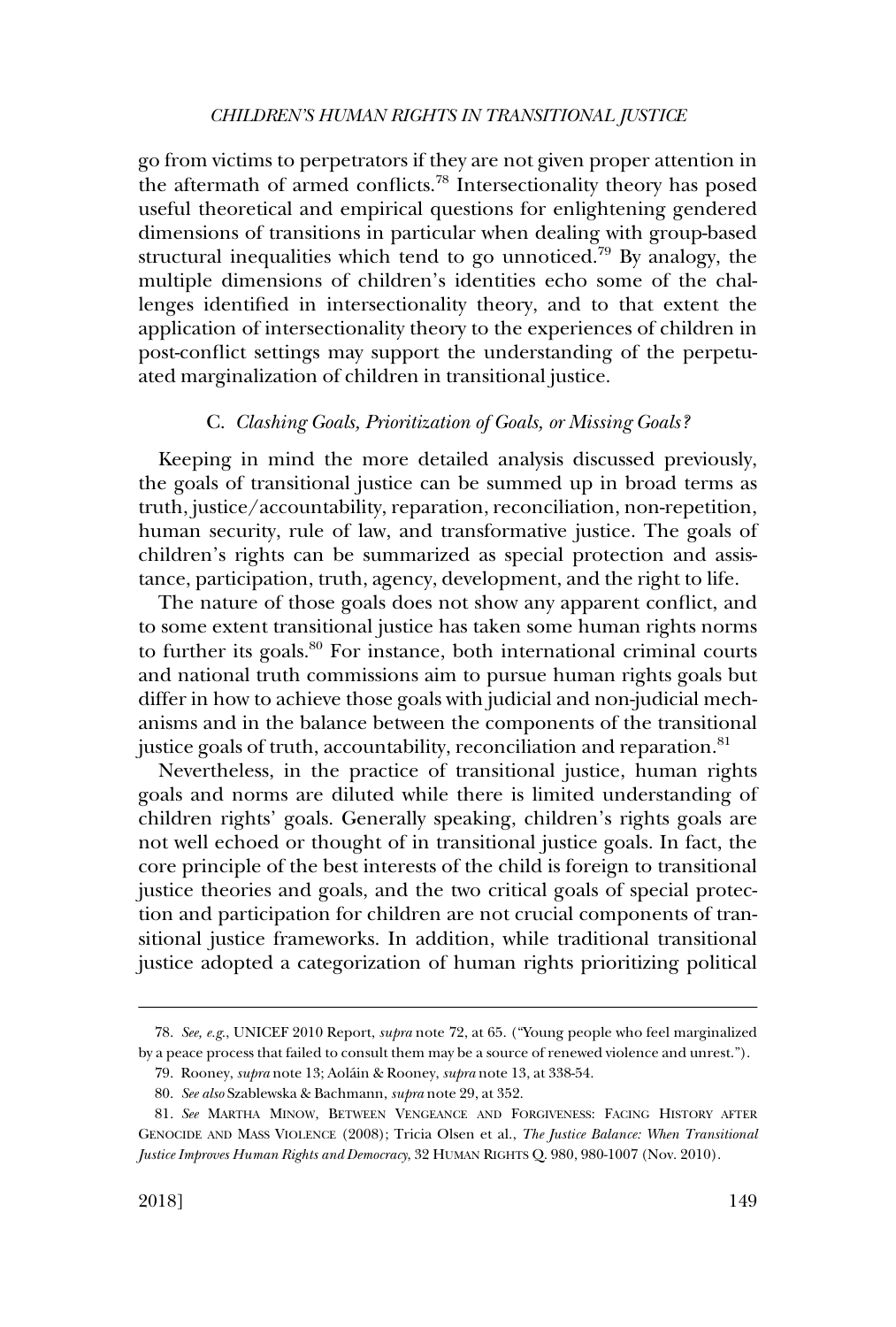and civil rights, the human rights of children have been construed to be integrated and indivisible.<sup>82</sup> The two key critiques highlighted above regarding the lack of socioeconomic rights and participation in transitional justice theories and policies are key aspects of children's rights.

The political interests that surround transitional justice mechanisms also play a role in how goals are prioritized. International criminal tribunals for instance are evolving in a field of political interests.<sup>83</sup> Although international criminal tribunals have been dedicated to exemplifying the universality of human rights and norms,<sup>84</sup> states have limited interest in having international criminal courts play a broad transitional justice role. $85$  The challenges related to the implementation of reparations programs after international criminal tribunals' judgements and truth commissions' reports highlight this. According to a 2010 UNICEF Report, "there are few examples of successful implementation,"86 in part because of a lack of funding and political will of relevant authorities.<sup>87</sup> To some extent, the nature of transitional justice, in particular its lack of an embedded conceptual framework and heavy reliance on developed practices,<sup>88</sup> makes it more subject to the influence of political interests.89The inherent limitations of one transitional justice mechanism's ability to achieve a broad range of goals reinforce the influence of politics in that it prioritizes certain goals. To illustrate, while the International Criminal Tribunal for the former Yugoslavia ("ICTY") embraced a project of transformative justice that would apply universal human norms through the former Yugoslavia, the reality of selective prosecutions accentuated its limited ability to implement a broad human rights agenda.<sup>90</sup> International criminal tribunals in that

<sup>82.</sup> Arbour, *supra* note 34, at 7.

<sup>83.</sup> Jaya Rami-Nogales, *Bespoke Transitional Justice at the International Criminal Court, in*  CONTESTED JUSTICE: THE POLITICS AND PRACTICE OF INTERNATIONAL CRIMINAL COURT INTERVENTIONS 106, 108 (Christian De Vos et al. eds., 2015); Koller, *supra* note 25, at 85-105.

<sup>84.</sup> Ruti Teitel, *The Universal and the Particular in International Criminal Justice, in* GLOBALIZING TRANSITIONAL JUSTICE 11-27 (Ruti Teitel ed., 2014).

<sup>85.</sup> Koller, *supra* note 25, at 101-105.

<sup>86.</sup> UNICEF 2010 Report, *supra* note 72, at 52-53.

UNICEF 2010 Report, *supra* note 72, at 56; *see also* the example of the Transitional Justice 87. Policy implementation challenges in Uganda, *ICTJ Paper Calls on Government of Uganda to Urgently Adopt Transitional Justice Policy*, ICTJ (June 16, 2015), [https://www.ictj.org/news/uganda-adopt](https://www.ictj.org/news/uganda-adopt-transitional-justice-policy)[transitional-justice-policy](https://www.ictj.org/news/uganda-adopt-transitional-justice-policy) [hereinafter *ICTJ Paper*].

<sup>88.</sup> *See* notably, Buckley-Zistel et al., *supra* note 15, at 1-16.

<sup>89.</sup> *See, e.g*., the political and resources challenges to the implementation of the Transitional Justice Policy in Uganda, *ICTJ Paper*, *supra* note 87.

<sup>90.</sup> Ruti Teitel, *Bringing the Messiah Through the Law*, *in* GLOBALIZING TRANSITIONAL JUSTICE 81, 88 (Ruti Teitel ed., 2014).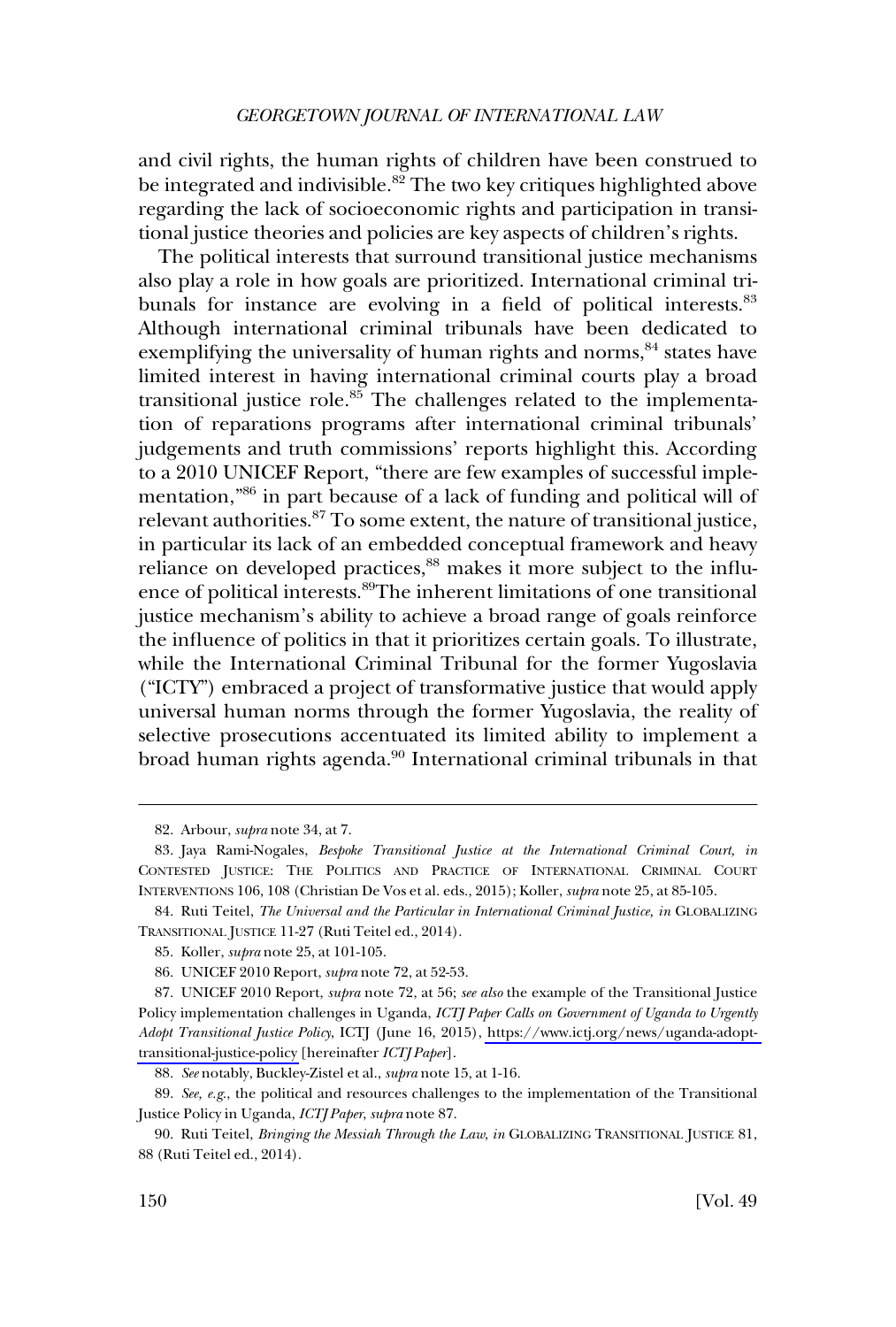<span id="page-16-0"></span>sense usually lack the supportive national structures that are mandatory for the true realization of the rule of law.<sup>91</sup>

Transitional justice mechanisms and frameworks aim to pursue numerous goals. While children's rights goals are not in contradiction with those, the prioritization of goals in transitional justice practice diminishes the importance of children rights' goals. In practice, this inequality of goals is reinforced by the absence of socioeconomic rights and limited participation of children in transitional justice frameworks. As the next section explores, children participate in transitional justice mechanisms in a number of different ways, but this participation is often insufficient to ensure full respect for children's rights.

## III. ROLES FOR CHILDREN AND CHILDREN'S RIGHTS IN TRANSITIONAL JUSTICE **MECHANISMS**

To further the analysis on the perpetuated marginalization of children in transitional justice, this Article explores the roles of children in truth commissions and international criminal courts, as well as the extent to which children's rights have been integrated in those transitional justice mechanisms. The practice of international criminal courts and truth commissions has involved children in different ways. As such, international criminal courts and truth commissions constitute related but different illustrations which are of particular significance for this discussion.

# A. *Taxonomy of the Roles of Children and the Integration of Children's Rights in Transitional Justice*

Various UN<sup>92</sup> and regional entities<sup>93</sup> have had child-oriented agendas and policies since the late 1990s.<sup>94</sup> In 2001, the UN Security Council more specifically emphasized the importance of including violations and abuses against children in prosecutions and truth commissions as well as the inclusion, when possible, of children's views in those postconflict processes.95 In 2007, the Paris principles developed by UNICEF stressed the role of transitional justice mechanisms in addressing

<sup>91.</sup> *See id*. at 91.

<sup>92.</sup> Including the General Assembly, Security Council, Secretary-General, Special representative for children in armed conflict, UNICEF.

<sup>93.</sup> *See* EU Guidelines for the Promotion and Protection of the Rights of the Child - Leave no Child Behind, March 2017.

<sup>94.</sup> *See, e.g*., G.A. Res. 51/77 (1997), S27/2 (2002), 63/241 (2008), 64/146 (2010), 68/148 (2013); S.C. Res. 1314 (2000), 1612 (2005), 1998 (2011), 2068 (2012).

<sup>95.</sup> S.C. Res. 1379, ¶ 9(a), 8(e) (Nov. 20, 2001).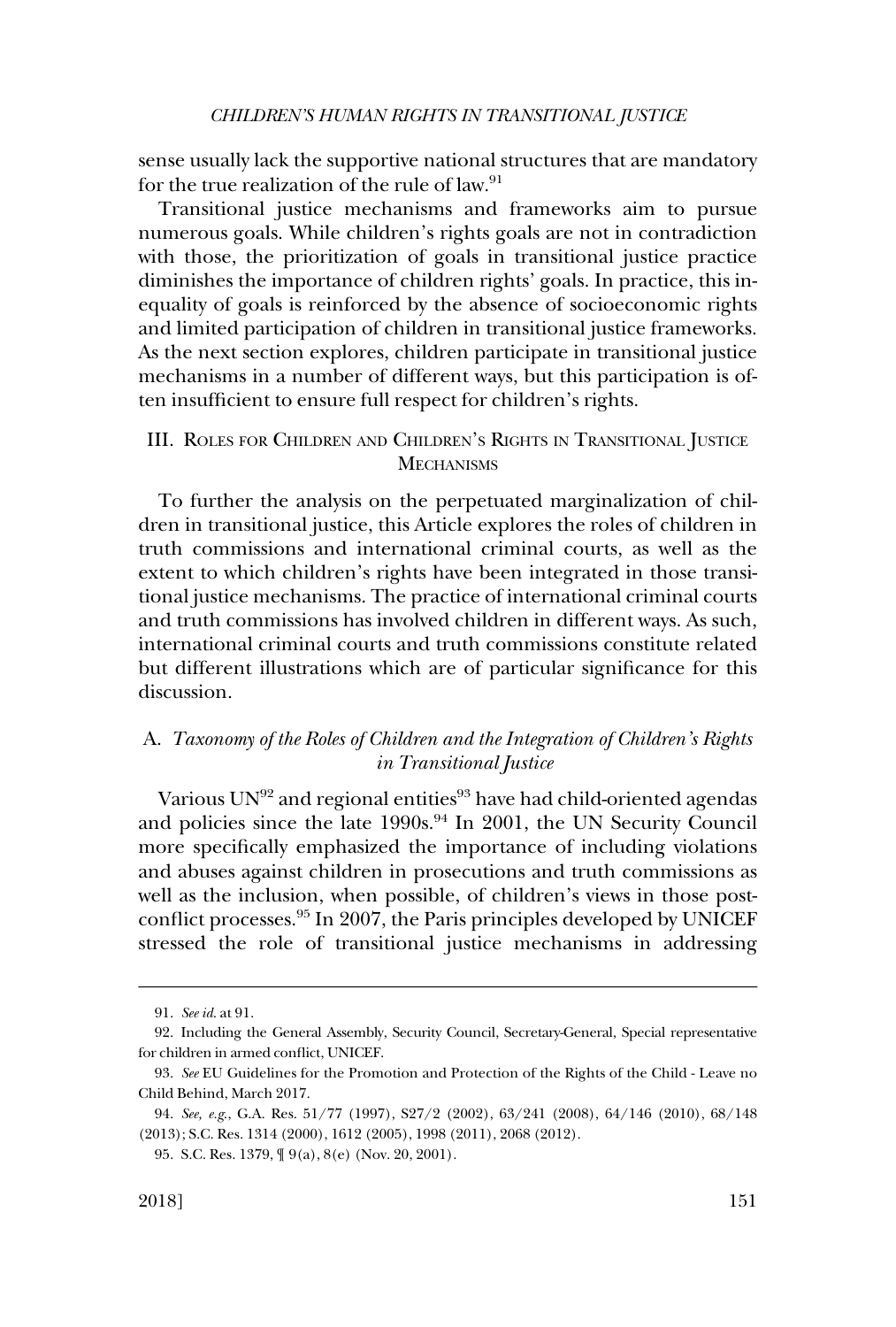<span id="page-17-0"></span>violations against children and the protection of children involved in those processes.96 In 2009, the UNICEF Innocenti Research Centre developed key Principles for Children and Transitional Justice, laying out some general principles and recommendations for the protection of the rights of children involved in transitional justice processes.<sup>97</sup>

Examining the practice of transitional justice, there are various ways in which children have played or can play a role in transitional justice mechanisms and how, as a consequence, their rights can be impacted by these roles and mechanisms. There are also different ways in which the bodies of law—mainly children's rights law, international criminal law, and public international law—interact, which can also impact how children's rights are protected in transitional justice mechanisms. The eight main categories of interactions selected here come from both practice and literature. They are classified below as legal influences (substantive laws, procedural laws, child-friendly policy frameworks), social roles (witnesses, participating victims and perpetrators), and the tools transitional justice mechanisms have developed in order to engage children (reparations and outreach programs).<sup>98</sup>

## 1. The Codification and Criminalization of Abuses against Children in the Legal Frameworks of Truth Commissions and International Criminal Courts

The codification and criminalization of violence against children and the subsequent jurisprudence show the integration of children rights' law in the legal frameworks of international criminal tribunals and truth commissions. Looking at the progressive inclusion of child recruitment in statutes and jurisprudence of international criminal tribunals is an interesting illustration of that legal integration and influence between two fields of law, children's rights law and international

UNICEF, THE PRINCIPLES AND GUIDELINES ON CHILDREN ASSOCIATED WITH ARMED FORCES OR 96. ARMED GROUPS ¶ 3.5-3.8 (2007), [https://www.unicef.org/emerg/files/ParisPrinciples310107English.](https://www.unicef.org/emerg/files/ParisPrinciples310107English.pdf)  [pdf.](https://www.unicef.org/emerg/files/ParisPrinciples310107English.pdf)

<sup>97.</sup> UNICEF, KEY PRINCIPLES FOR CHILDREN AND TRANSITIONAL JUSTICE: INVOLVEMENT OF CHILDREN AND CONSIDERATIONS OF CHILDREN'S RIGHTS IN TRUTH, JUSTICE AND RECONCILIATION PROCESSES, <https://www.unicef-irc.org/files/documents/d-3727-Key-principles-document-f.pdf> (last visited Jan. 25, 2018).

<sup>98.</sup> Because this study is looking at the protection of children when interacting with specific transitional justice mechanisms, the scope of this study does not cover the impact children have on the transitional mechanisms themselves when playing a role and does not specifically address the limited role children play in the design of what transitional justice mechanisms should be in place.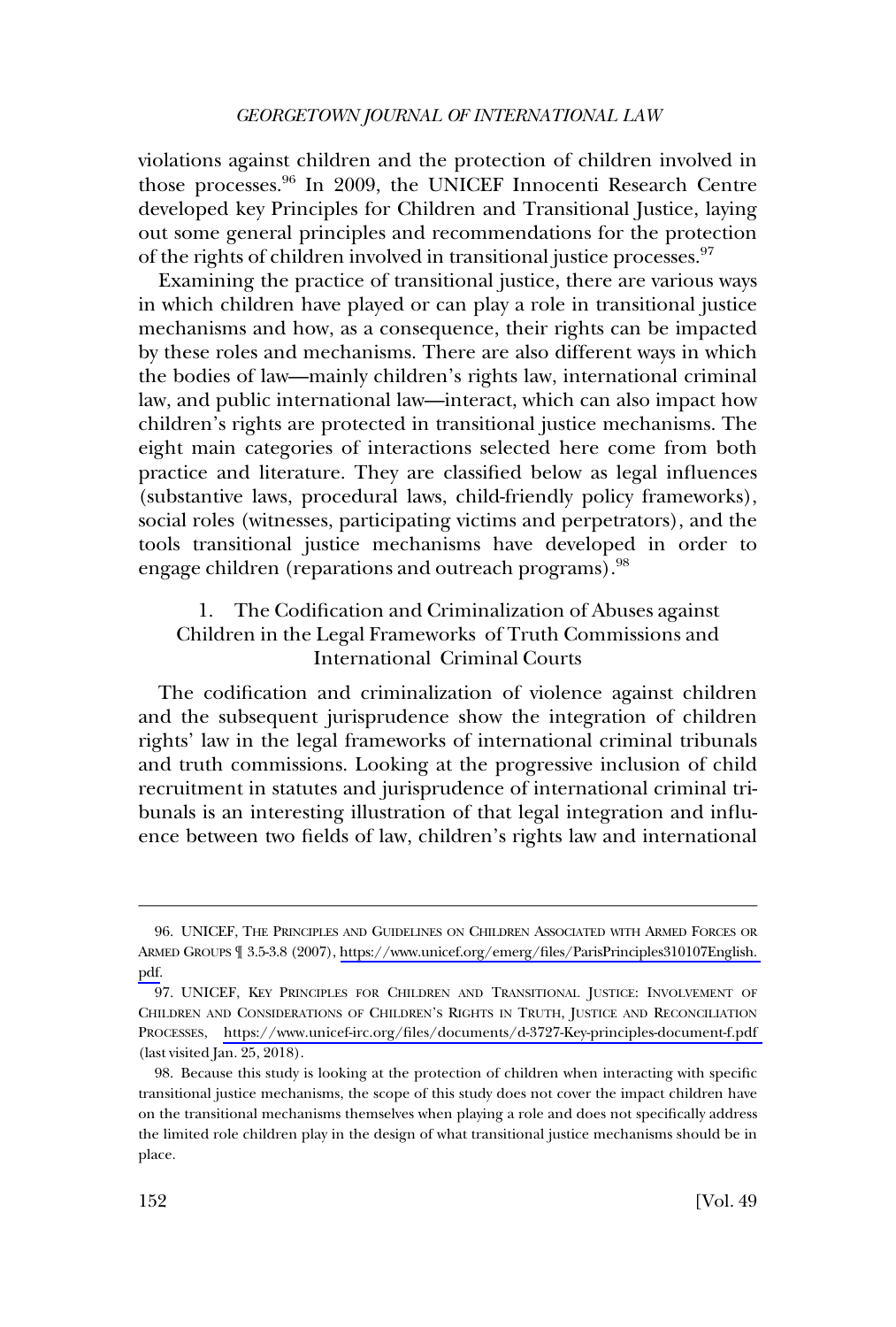criminal law.99 At the Special Court for Sierra Leone ("SCSL"), following the incorporation in the Statute of the war crime of conscription, enlistment, and use of children in armed forces,<sup>100</sup> in its Decision issued on May 31, 2004, the Appeals Chamber found that the prohibition on child recruitment had crystallized as customary international law before November 1996,<sup>101</sup> notably because 185 states, including Sierra Leone, were parties to the Geneva Conventions prior to 1996, and all but six states had ratified the CRC by  $1996$ .<sup>102</sup> The subsequent jurisprudence of the SCSL on child recruitment established the elements of the crime of conscripting or enlisting children under the age of fifteen years into armed forces or groups, or using children under the age of fifteen years to actively participate in hostilities.<sup>103</sup> At the ICC, Article 8 (war crimes) prohibits the conscripting or enlisting of children under the age of fifteen years or using them to participate actively in hostilities.104 As the Trial Chamber noted in the *Lubanga*  Judgement, the Rome Statute is the first treaty to include those offences as war crimes, noting that the Statute of the SCSL was not a treaty.<sup>105</sup> Jurisprudence of the ICC on this crime has grown rapidly, with direct charges for child recruitment discussed in the Judgements against Thomas Lubanga, Matthieu Ngudjolo and Germain Katanga.<sup>106</sup> This example of both codification and developed jurisprudence is exceptional on many levels. It is the only crime against children developed in the jurisprudence of several international criminal courts. In practice, indictments before international criminal courts rarely include a wide

104. Rome Statute of the International Criminal Court, art. 8, U.N. Doc. A/CONF.183/9 (1998) [hereinafter Rome Statute].

<sup>99.</sup> *See* Amann, *supra* note 12.

<sup>100.</sup> Statute of the Special Court for Sierra Leone, art. 4.

<sup>101.</sup> Prosecutor v. Sam Hinga Norman, SCSL-2004-14-AR-72, Decision on Preliminary Motion Based on Lack of Jurisdiction, ¶¶ 17, 20 (May 31, 2004).

<sup>102.</sup> *Id*. at ¶ 19.

<sup>103. &</sup>quot;i. The perpetrator conscripted or enlisted one or more persons into an armed force or group or used one or more persons to actively participate in hostilities; ii. Such person or persons were under the age of 15 years; iii. The perpetrator knew or should have known that such person or persons were under the age of 15 years." AFRC (*Armed Forces Revolutionary Council*), SCSL-04-16- T, Judgement, ¶ 729 (June 20, 2007); Prosecutor v. Charles Taylor, SCSL-03-01-T, Judgement, ¶ 439 (May 18, 2012).

<sup>105.</sup> Lubanga, *supra* note 7, at ¶ 569.

*See* Lubanga Trial Judgment, *supra* note 7, at 273-87; Prosecutor v. Ngudjolo, ICC-01/04- 106. 02/12, Judgment Pursuant to Article 74 of the Statute, 190-97 (Dec. 18, 2012), [https://www.icc](https://www.icc-cpi.int/CourtRecords/CR2013_02993.PDF)[cpi.int/CourtRecords/CR2013\\_02993.PDF;](https://www.icc-cpi.int/CourtRecords/CR2013_02993.PDF) Prosecutor v. Katanga, ICC-01/04-01/07, Judgment Pursuant to Article 74 of the Statute, 386-411 (Mar. 7, 2014), [https://www.icc-cpi.int/](https://www.icc-cpi.int/CourtRecords/CR2015_04025.PDF)  [CourtRecords/CR2015\\_04025.PDF.](https://www.icc-cpi.int/CourtRecords/CR2015_04025.PDF)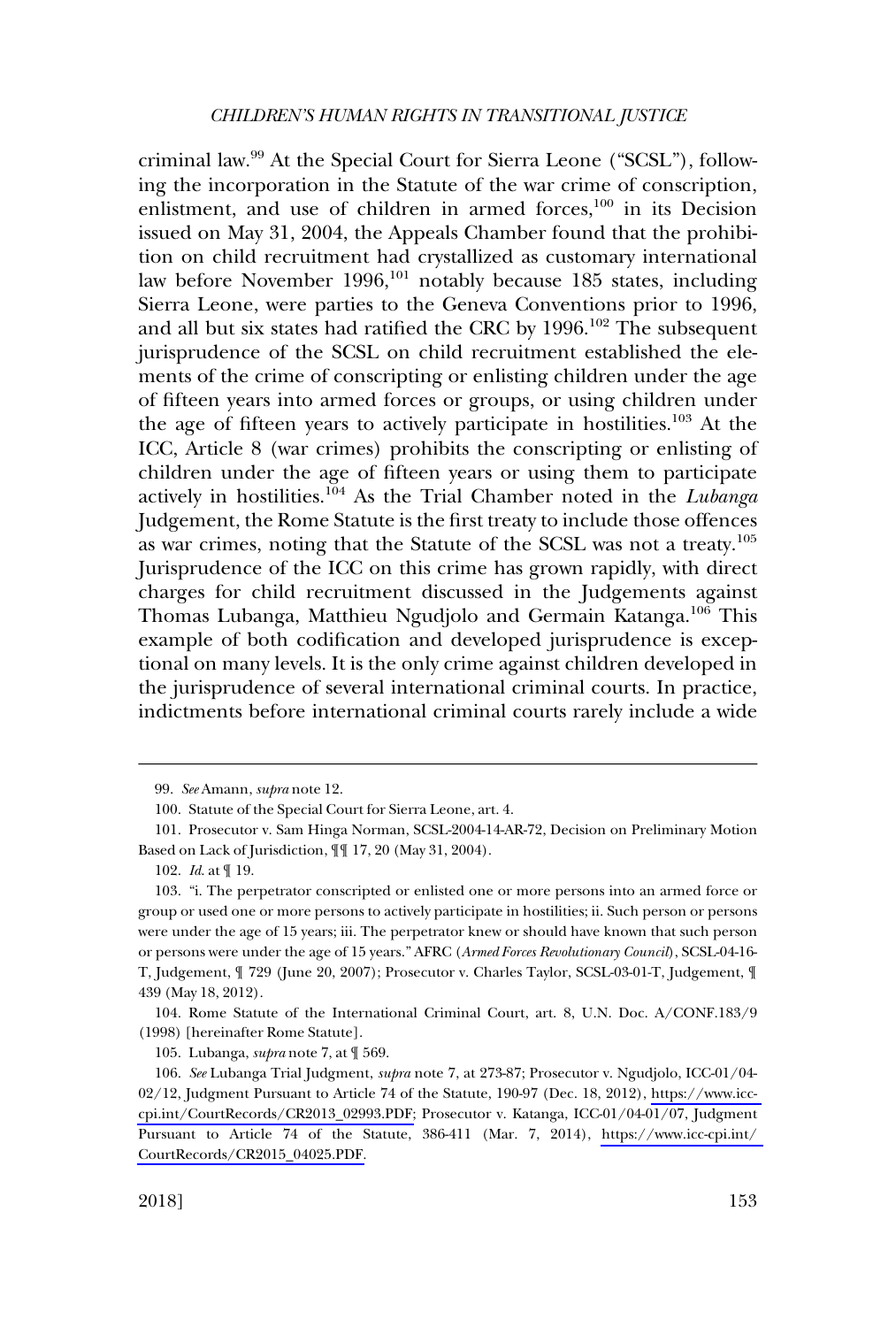<span id="page-19-0"></span>range of crimes specifically affecting children. Few truth commissions (those for Sierra Leone, Timor-Leste and Liberia) have included in their mandate violations of children's rights.<sup>107</sup>

2. The Procedural Rights for Children Involved in International Criminal Tribunals and Truth Commissions

The integration of procedural rights for children involved in international criminal tribunals and truth commissions also illustrates an influence of children's rights law into transitional justice mechanisms legal frameworks. At the ICC in particular, the right to protection is provided for in Articles 64(2) and 68(1) of the Rome Statute; and the right to participation as a "participating victim" is laid out in Article 68(3) of the Rome Statute.<sup>108</sup> If those procedural provisions are not specific to children and do not offer special protection, they nevertheless reflect the core human rights of "protection" and "participation" discussed above. In the *Lubanga* and *Katanga & Ngudjolo* cases for instance, some groups of participating victims were constituted of former child soldiers.109

3. A Child-Friendly Justice Approach as a Policy Framework

A "child-friendly justice" approach aims at providing a "range of strategies that can be used to adapt a legal proceeding to the particular circumstances of the child or children involved."<sup>110</sup> Child-friendly justice approaches in the context of transitional justice mechanisms are developing in specific contexts. At the ICC for instance the Office of the Prosecutor ("OTP") developed a children's policy that aims to "advance a culture of good practices in relation to the protection of rights of children" within the OTP.111 In the context of the Sierra Leone Truth Commission's work, child-friendly versions of the final report were

<sup>107.</sup> *See* UNICEF 2010 Report, *supra* note 72, at 11.

<sup>108.</sup> Rome Statute, *supra* note 104, at art. 64(2), art. 68(1), art. 68(3).

*See* Luke Moffet, *Justice for Victims in Lubanga case?*, JUSTICE HUB (Mar. 4, 2015), [https://](https://justicehub.org/article/justice-victims-lubanga-case)  109. [justicehub.org/article/justice-victims-lubanga-case.](https://justicehub.org/article/justice-victims-lubanga-case) For a summary of the case *Katanga & Ngudjolo*, *see Germain* Katanga, COALITION FOR THE INT'L CRIM. CT., [http://www.coalitionfortheicc.](http://www.coalitionfortheicc.org/cases/germain-katanga)  [org/cases/germain-katanga](http://www.coalitionfortheicc.org/cases/germain-katanga) (last visited May 25, 2017).

*Child-Friendly Justice and Children's Rights*, CHILD RIGHTS INTERNATIONAL NETWORK 2 (2011), 110. [https://www.crin.org/en/docs/FileManager/Child-Friendly\\_Justice\\_and\\_Childrens\\_Rights\\_Revised.](https://www.crin.org/en/docs/FileManager/Child-Friendly_Justice_and_Childrens_Rights_Revised.pdf)  [pdf](https://www.crin.org/en/docs/FileManager/Child-Friendly_Justice_and_Childrens_Rights_Revised.pdf) (last visited Jan. 6, 2018).

<sup>111.</sup> ICC OFFICE OF THE PROSECUTOR, POLICY ON CHILDREN  $\mathcal{J}$  9 (Nov. 2016)[, https://www.icc](https://www.icc-cpi.int/iccdocs/otp/20161115_OTP_ICC_Policy-on-Children_Eng.PDF)[cpi.int/iccdocs/otp/20161115\\_OTP\\_ICC\\_Policy-on-Children\\_Eng.PDF](https://www.icc-cpi.int/iccdocs/otp/20161115_OTP_ICC_Policy-on-Children_Eng.PDF).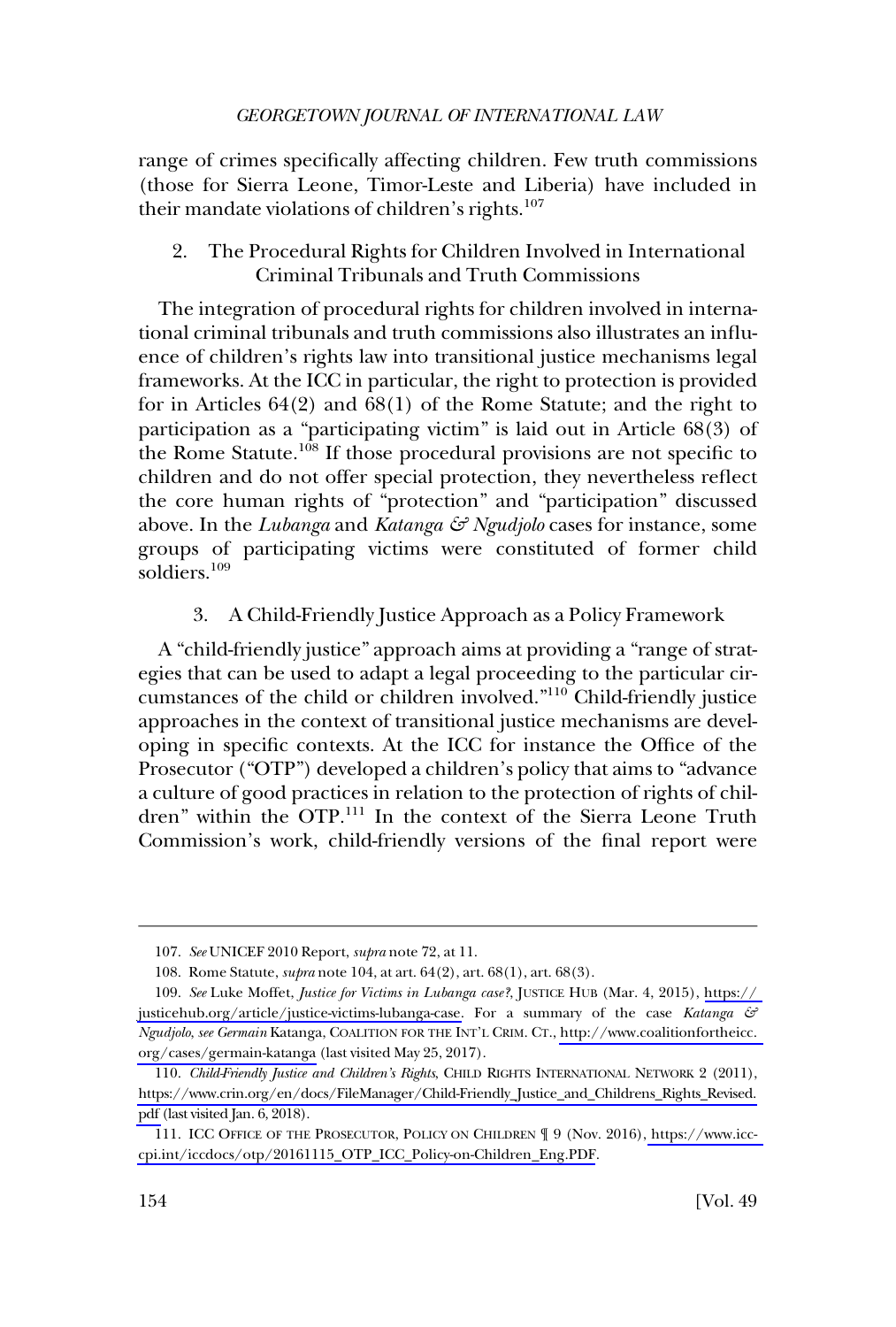<span id="page-20-0"></span>published in partnership with UNICEF.<sup>112</sup> The adoption of childfriendly justice policy frameworks, already mainstreamed in the context of the Council of Europe,<sup>113</sup> show the legal influence of children's rights law in transitional justice mechanisms. Those policy frameworks nevertheless remain too rare and/or too narrow in the context of transitional justice mechanisms.

## 4. Children Witnesses and Children as Participating Victims in Truth Commissions, Hearings, and Proceedings before International Criminal Courts

Several truth commissions and international criminal tribunals have envisaged the participation of children, in particular truth commissions, which are participatory in nature.<sup>114</sup> The Sierra Leone Truth Commission was the first one to explicitly mention children in its mandate.115 Children gave statements and participated in closed thematic hearings.<sup>116</sup> The Truth Commission in Timor-Leste used the CRC as part of its legal framework, organized a public hearing on children, and the Commission's report included a chapter on children rights violations.117 The Truth Commission in Liberia went further than the Sierra Leone Commission by systematically involving children in all its activities, such as regional and national thematic hearings.<sup>118</sup> It also worked to improve the protection of children involved in statement-taking as well as in hearings of the Commission.119 While at the ICTY, International Criminal Tribunal for Rwanda and SCSL children were confined to the role of witnesses in the proceedings, at the ICC children can be witnesses and participating victims in the course of

<sup>112.</sup> UNICEF 2010 Report, *supra* note 72, at 11; Mahony & Sooka, *supra* note 36, at 50; RAMIREZ-BARAT, *supra* note 2. *See also Truth and Reconciliation Commission Report for the Children of Sierra Leone*, SIERRA LEONE TRUTH AND RECONCILIATION COMMISSION, [http://www.sierraleonetrc.org/index.](http://www.sierraleonetrc.org/index.php/view-the-final-report/popular-reports/item/truth-and-reconciliation-commission-report-for-the-children-of-sierra-leone?category_id=16)  [php/view-the-final-report/popular-reports/item/truth-and-reconciliation-commission-report-for-the](http://www.sierraleonetrc.org/index.php/view-the-final-report/popular-reports/item/truth-and-reconciliation-commission-report-for-the-children-of-sierra-leone?category_id=16)[children-of-sierra-leone?category\\_id=16](http://www.sierraleonetrc.org/index.php/view-the-final-report/popular-reports/item/truth-and-reconciliation-commission-report-for-the-children-of-sierra-leone?category_id=16) (last visited Jan. 20, 2018).

*Child Friendly Justice*, COUNCIL OF EUROPE PORTAL, [http://www.coe.int/en/web/children/](http://www.coe.int/en/web/children/child-friendly-justice)  113. [child-friendly-justice](http://www.coe.int/en/web/children/child-friendly-justice) (last visited May 25, 2017).

<sup>114.</sup> UNICEF 2010 Report, *supra* note 72, at 7.

<sup>115.</sup> CHILDREN AND TRANSITIONAL JUSTICE, *supra* note 12, at 161.

<sup>116.</sup> UNICEF 2010 Report, *supra* note 72, at 11; Mahony & Sooka, *supra* note 36, at 50.

<sup>117.</sup> UNICEF 2010 Report, *supra* note 72, at 11.

<sup>118.</sup> UNICEF, CHILDREN AND TRANSITIONAL JUSTICE 19 (Mar. 2010), https://www.unicef-irc. [org/publications/pdf/tj\\_publication\\_eng.pdf;](https://www.unicef-irc.org/publications/pdf/tj_publication_eng.pdf) UNICEF 2010 Report, *supra* note 72, at 11.

<sup>119.</sup> UNICEF 2010 Report, *supra* note 72, at 11.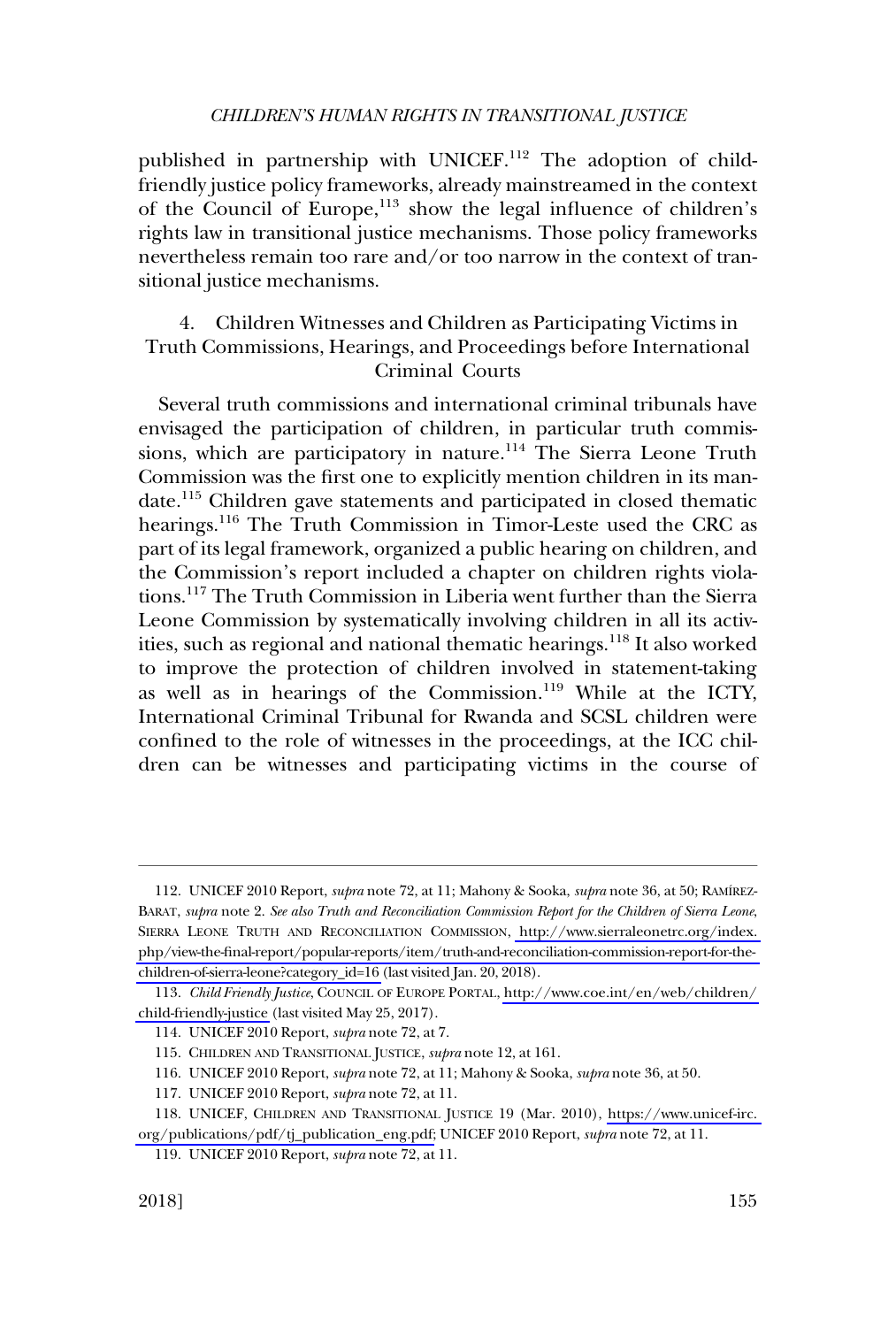<span id="page-21-0"></span>proceedings as provisioned in the Rome Statute.<sup>120</sup> Pursuant to Article 68(3) of the Rome Statute, a participating victim can present their views and concerns to the judges in relation to the charges of the case.<sup>121</sup>

### 5. The Place of Perpetrator-Children in Transitional Justice Mechanisms

While children are, and should, primarily be perceived as victims,  $122$ the reality is that children are regularly involved in the commission of crimes in the midst of conflicts. For instance, in Sierra Leone, more than 5,000 children under the age of eighteen participated as child soldiers with half of them reported as having killed during the conflict.<sup>123</sup> A 2010 UN Report identified some crucial challenges related to child perpetrators and the appropriate form of accountability of children.<sup>124</sup> Those tensions are particularly interesting when considering the complexities of the implications for victims and the place of those perpetrator-children in society. It is also a particular challenge in the context of the prosecution of former child soldiers before international criminal courts when transitioning to adulthood.125 The traditional moral narratives of "victims versus perpetrators" in international criminal law cause serious challenges to an area at the crossroads of transitional justice and children's rights.

### 6. Reparations Programs

Reparations programs for children in the context of international criminal tribunals and truth commissions represent a new area of work in transitional justice.<sup>126</sup> Reparations can take various forms, the most fundamental distinctions being between material and symbolic benefits,

<sup>120.</sup> For the different role of victims before international criminal tribunals, *see* BRIANNE MCGONIGLE LEYH, PROCEDURAL JUSTICE? VICTIM PARTICIPATION IN INTERNATIONAL CRIMINAL PROCEEDINGS, 140, 234-35 (Intersentia 2011).

<sup>121.</sup> Rome Statute, *supra* note 104, at art. 68 (3).

<sup>122.</sup> *See, e.g*., APTEL, *supra* note 8, at 348-53; GAOR, *Report of the Special Representative of the Secretary-General for Children and Armed Conflict*, ¶ 50, U.N. Doc. A/65/219 (Aug. 4, 2010) [hereinafter *4 August 2010 GA Report*].

<sup>123.</sup> *See* Avril Haines, *Accountability in Sierra Leone: Role of the Special Court*, *in* ACCOUNTABILITY FOR ATROCITIES —NATIONAL AND INTERNATIONAL RESPONSES 222 (Jane Stromseth ed., 2003), and sources cited therein in footnotes 226 and 227.

<sup>124.</sup> *4 August 2010 GA Report*, *supra* note 122.

<sup>125.</sup> *See* Prosecutor v. Dominic Ongwen, Case No. ICC-02/04-01/15, Decision on the Confirmation of Charges Against Dominic Ongwen (Mar. 23, 2016).

<sup>126.</sup> UNICEF 2010 Report, *supra* note 72, at 52.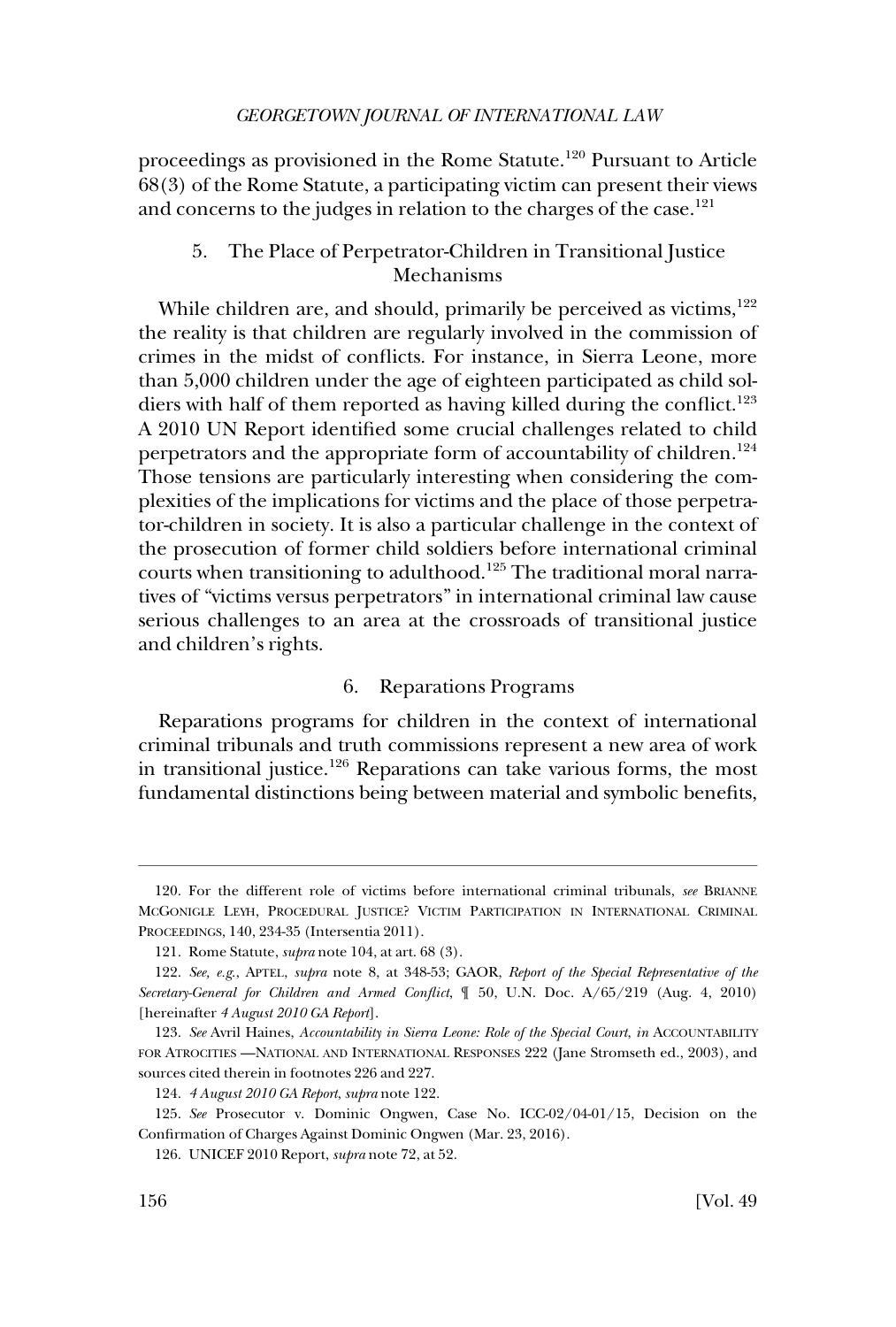and between individual and collective distribution.<sup>127</sup> Material and symbolic reparations can be distributed individually or collectively. Material reparations for individuals can be, for instance, medical treatment or a scholarship, or collectively the construction of a school. At the ICC, the Trust Fund for Victims ("TFV") has a twofold mandate: 1) to provide assistance independently of trial procedures, and 2) to provide reparations following judgements on the criminal liability of specific accused.<sup>128</sup> Children, more specifically former child combatants and abducted children, have been at the core of some TFV assistance program projects in the Democratic Republic of the Congo and of the reparation procedure in the *Lubanga* case.<sup>129</sup> In that case where most participating victims are former child soldiers, the long-lasting reparations process and the approach taken regarding the nature and form of reparations have been rather challenging.<sup>130</sup> Numerous critiques have pointed to the fact that little in the reparations processes at the ICC is in fact attuned to the actual needs and priorities of victims.<sup>131</sup> In the context of truth commissions, several truth commissions' reports specifically recommended reparations for children, notably in Latin America, South Africa and Sierra Leone, but implementation has been limited $132$ 

129. See, e.g., TRUST FUND FOR VICTIMS, LEARNING FROM THE TFV'S SECOND MANDATE: FROM IMPLEMENTING REHABILITATION ASSISTANCE TO REPARATIONS, FALL 2010 PROGRAMME PROGRESS REPORT 12-14 (2010), [https://www.trustfundforvictims.org/sites/default/files/imce/TFV%](https://www.trustfundforvictims.org/sites/default/files/imce/TFV%20Programme%20Report%20Fall%202010.pdf)  [20Programme%20Report%20Fall%202010.pdf;](https://www.trustfundforvictims.org/sites/default/files/imce/TFV%20Programme%20Report%20Fall%202010.pdf) TRUST FUND FOR VICTIMS, ASSISTANCE AND REPARATIONS: ACHIEVEMENTS, LESSONS LEARNED, AND TRANSITIONING, PROGRAMME PROGRESS REPORT 2015 23-37, 49-50 (2010), [https://www.legal-tools.org/doc/370265/pdf/.](https://www.legal-tools.org/doc/370265/pdf/)

130. See, for example, the litigation regarding the community-based approach initially suggested by the TFV rejected by the victims' groups, Moffet, *supra* note 109. *See also* the varied needs of former child soldiers that are not addressed through the reparation program, *ICC Makes Progress on Reparations for Victims in Lubanga Case* 27 INTERNATIONAL JUSTICE MONITOR (Oct. 27, 2016), [https://www.ijmonitor.org/2016/10/icc-makes-progress-on-reparations-for](https://www.ijmonitor.org/2016/10/icc-makes-progress-on-reparations-for-victims-in-lubanga-case/)[victims-in-lubanga-case/.](https://www.ijmonitor.org/2016/10/icc-makes-progress-on-reparations-for-victims-in-lubanga-case/)

<sup>127.</sup> UNICEF 2010 Report, *supra* note 72, at 51.

<sup>128.</sup> See generally, Two mandates, THE TRUST FUND FOR VICTIMS, https://www.trustfundforvictims. [org/en/about/two-mandates-tfv \(](https://www.trustfundforvictims.org/en/about/two-mandates-tfv)last visited Jan. 20, 2018) and *Reports*, THE TRUST FUND FOR VICTIMS, <https://www.trustfundforvictims.org/en/reports> (last visited Jan. 20, 2018). *See also* REDRESS, JUSTICE FOR VICTIMS: THE ICC'S REPARATIONS MANDATE (May 20, 2011), [http://www.refworld.org/](http://www.refworld.org/pdfid/4def341618.pdf)  [pdfid/4def341618.pdf;](http://www.refworld.org/pdfid/4def341618.pdf) REDRESS, COMMENTS TO THE TRUST FUND FOR VICTIMS IN LIGHT OF THE COURT'S FIRST REPARATIONS DECISION (Mar. 2013).

<sup>131.</sup> See, e.g., REDRESS, MOVING REPARATION FORWARD AT THE ICC: RECOMMENDATIONS (Nov. 2016), [https://redress.org/wp-content/uploads/2017/12/1611REDRESS\\_ICCReparationPaper.](https://redress.org/wp-content/uploads/2017/12/1611REDRESS_ICCReparationPaper.pdf)  [pdf;](https://redress.org/wp-content/uploads/2017/12/1611REDRESS_ICCReparationPaper.pdf) REDRESS, SUMMARY REPORT OF THE EXPERTS' CONFERENCE ON REPARATIONS BEFORE THE INTERNATIONAL CRIMINAL COURT: ISSUES AND CHALLENGES (May 12, 2011).

<sup>132.</sup> UNICEF 2010 Report, *supra* note 72, at 52-56.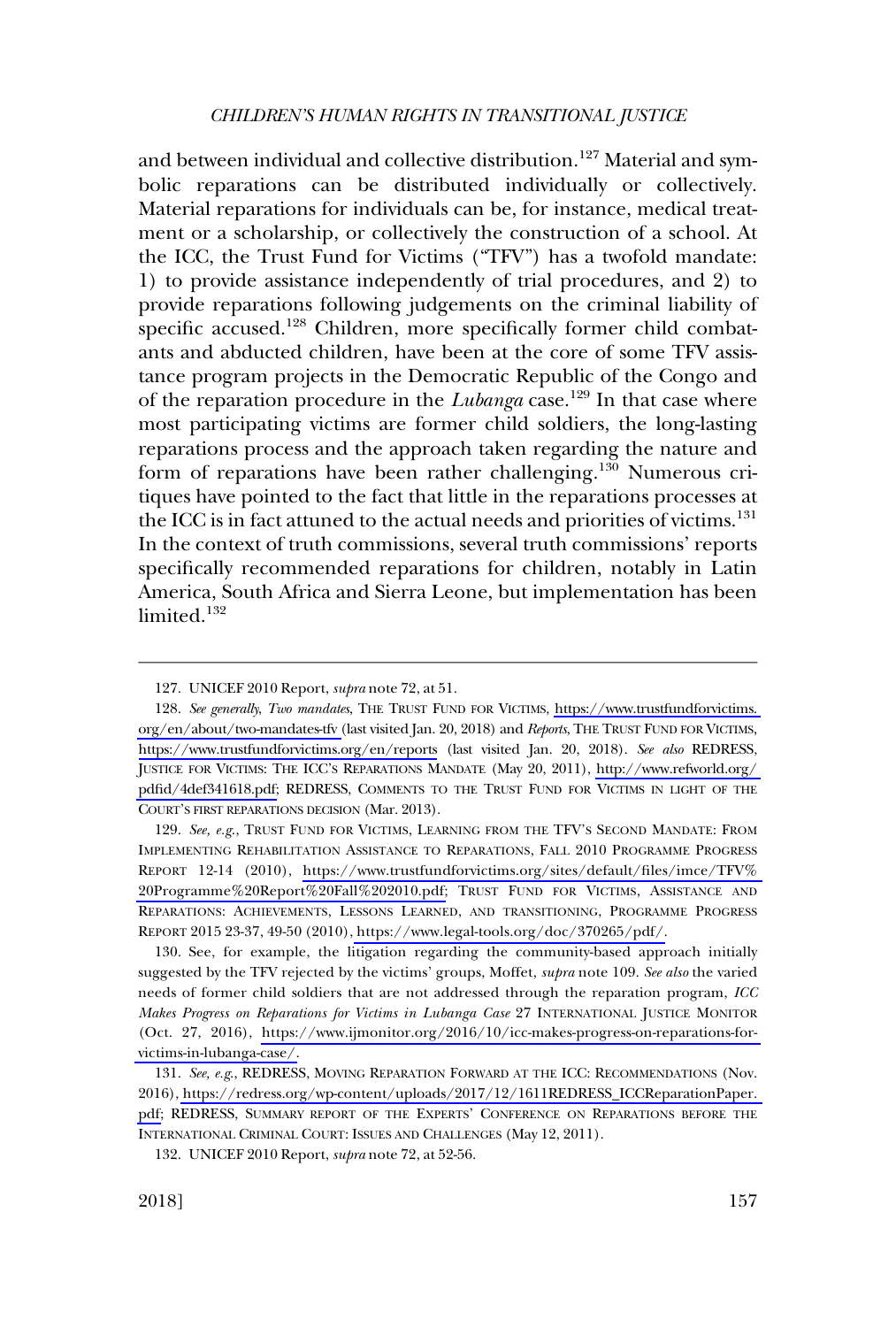### 7. Outreach Programs

<span id="page-23-0"></span>The first generation of transitional justice mechanisms did not create an adequate space for children in outreach programs. The children's rights framework and policy-focus from the late 1990s changed that, and outreach programs—defined as "public engagement platforms between transitional justice mechanisms and the general public" started to mold their activities to adapt to children audiences.<sup>133</sup> Those programs may "contribute to building children and youth's knowledge of human rights as well as their capacity for active citizenship."<sup>134</sup> In reality, however, international criminal tribunals' outreach is often more focused on explaining the courts' goals and work than on a twoway communication with communities and children,<sup>135</sup> thus challenging the participatory nature of this tool.

## B. *Analysis*

This taxonomy first shows that children have gradually acquired legitimate roles in transitional justice mechanisms, except for the planning and designing of transitional justice solutions (where they are overlooked) and when dealing with perpetrator-children whose role remains rather problematic on many levels.

The recent recognition of the importance of paying attention to the rights of children in transitional justice mechanisms has resulted in a combination of legal influences, social roles, and tools that are aimed to include children in transitional justice. Those evidently represent an improvement as they show channels for the integration of children's rights in transitional justice mechanisms.

This exploratory analysis also shows, though, that children's rights are not fully and systematically applied in transitional justice mechanisms. The reality of these legal influences, social roles and tools is that they are limited, selective, and even somewhat exceptional in practice. The inconsistent implementation of the human rights of children may be the result of the prioritization of goals in transitional justice mechanisms, but also of the absence of a holistic approach to children's rights and more generally a lack of understanding of children's rights.

<sup>133.</sup> RAMI´REZ-BARAT, *supra* note 2 at 3.

*Id. See ICC Outreach Unit Facilitates Children's Dialogue in Uganda*, INT'L CRIM. CT. (June 17, 134. 2010)[, https://reliefweb.int/report/uganda/icc-outreach-unit-facilitates-childrens-dialogue-uganda](https://reliefweb.int/report/uganda/icc-outreach-unit-facilitates-childrens-dialogue-uganda).

<sup>135.</sup> *See, e.g*., Sarah Nouwen, *International Criminal Law: Theory All Over the Place*, *in* THE OXFORD HANDBOOK OF THE THEORY OF INTERNATIONAL LAW 738, 759-61 (Anne Orford & Florian Hoffman eds., Oxford Univ. Press 2016).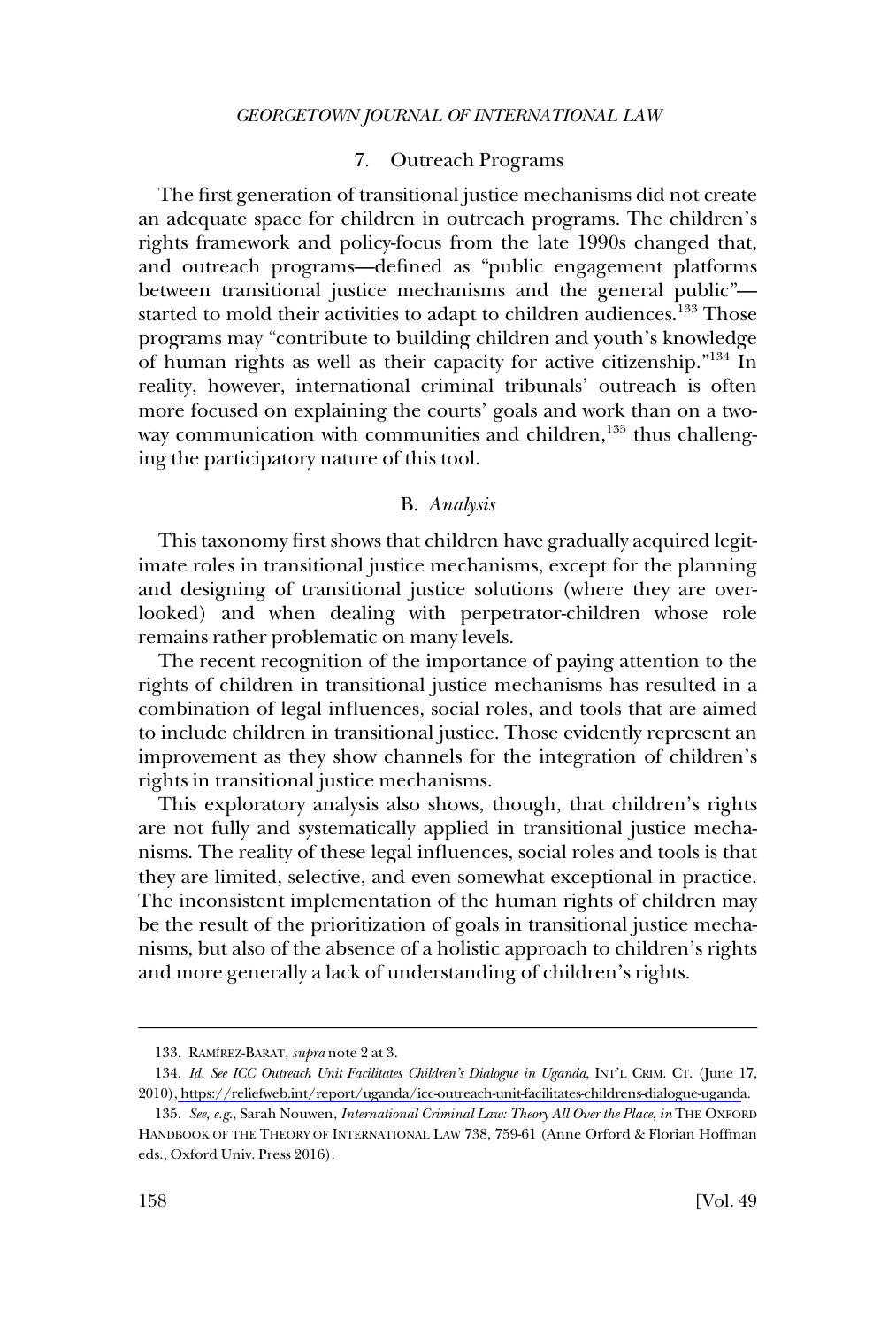Based on what matters for children's development and on the core principle of individual and group participation in children's rights, the lack of socioeconomic justice and participation of children in transitional justice practice is consequential. In that sense, a narrow approach to children's rights has perverse effects on the protection of children when playing a role in transitional justice mechanisms because it does not address their needs and priorities. A 2010 UN Report, for instance, identified "the urgency of creating economic opportunities for children and young people"136 as a crucial challenge for children in transitional justice mechanisms. A child sensitive transitional justice mechanism needs to consider the full spectrum of children's human rights as indivisible and interdependent rights.<sup>137</sup>

The lack of understanding of both children's special developmental vulnerability and their overlapping identities and social roles constitutes another challenge for transitional justice. Academia and practice have failed to recognize and deal with the sub-groups or categories of children in transitional justice settings.<sup>138</sup> Transitional justice mechanisms and narratives, particularly international criminal tribunals' judgements and truth commissions' reports, have overused the phrases "women and children" or "children." These categories, used as a way to refer to helpless victims, may have some legitimacy in the sense that women and children share common challenges in conflict settings. Such generalization, however, prevents a proper understanding of the needs and dimensions of social identities and, as such, inherently challenges the human rights of children. Kendall and Nouwen's "juridified victimhood" illustrates the issues of generalization and homogenization of children.139 The intersectionality theory deals with the analysis of social categories or identities, notably, how gendered forms of exclusion are related to other social categories such as age, ethnicity, and how this influences the marginalization of certain groups of people in transitional justice contexts. Intersectionality theory is a way to highlight the hidden marginalization of groups, which is highly relevant when it comes to children. That diversity should also be reflected in the roles children play, recognizing that children's rights can only be protected if all those roles are acknowledged and put in practice postconflict.

<sup>136.</sup> *4 August 2010 GA Report*, *supra* note 123, ¶ 49.

<sup>137.</sup> UNICEF 2010 report, *supra* note 72, at 55.

<sup>138.</sup> Szablewska & Bachmann, *supra* note 29, at 347-348; Rami-Nogales, *supra* note 83 at 114.

<sup>139.</sup> Kendall & Nouwen, *supra* note 9.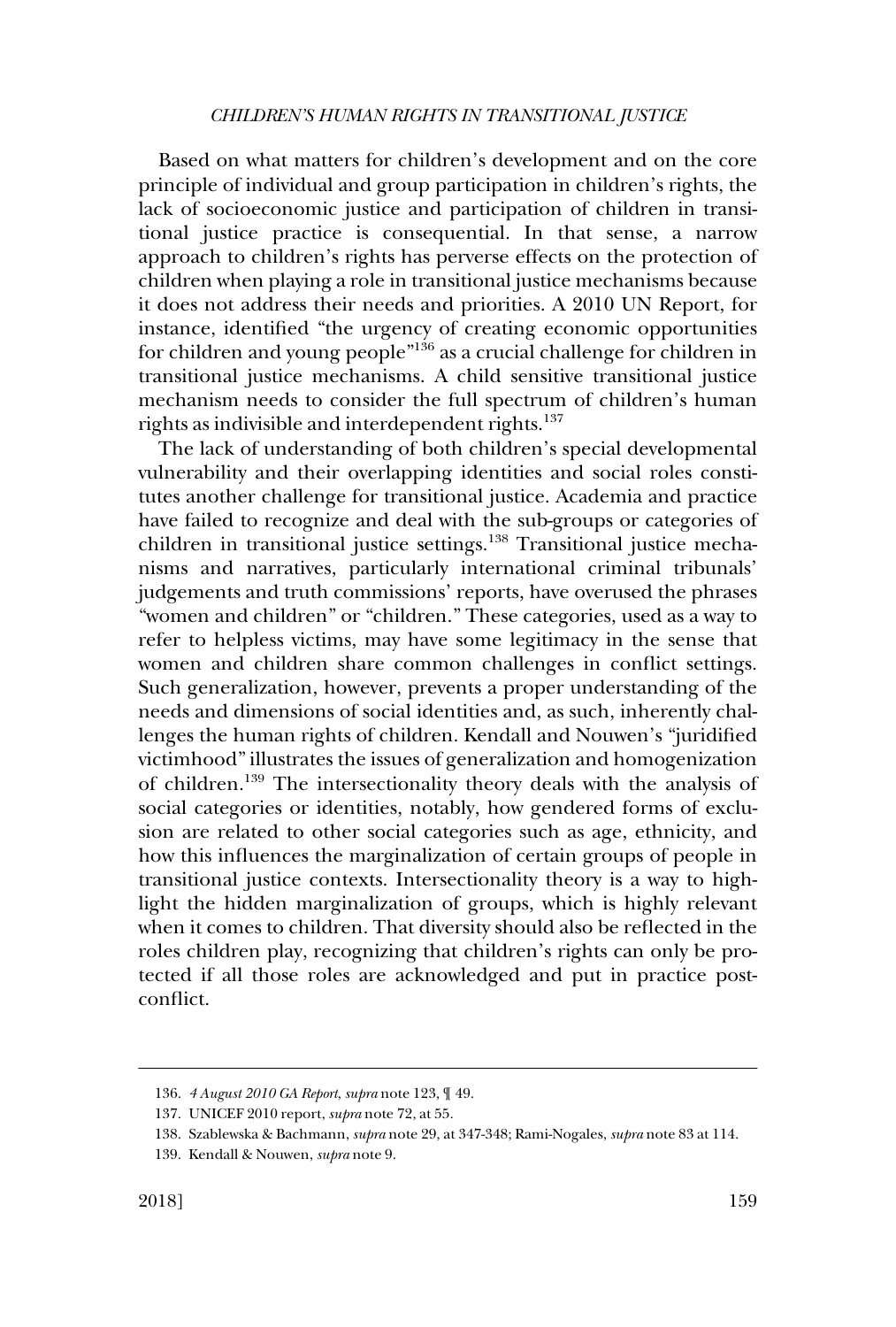### <span id="page-25-0"></span>IV. REFLECTIONS ON THE WAY BEYOND THE PERPETUATED MARGINALIZATION OF CHILDREN'S RIGHTS IN TRANSITIONAL JUSTICE MECHANISMS

Transitional justice mechanisms, in particular truth commissions and international criminal courts, have been at times unable to address the needs and interests of children. This study explored the goals of international transitional justice and children's rights and found that human rights goals are diluted in the context of a prioritization of goals in the practice of transitional justice. It further explored the lack of socioeconomic justice and of participation of children, notably as they are left out of the planning and design of responses.

On many levels, there is a lack of awareness and acknowledgement of the potential role of children and youth among practitioners and donors because children are "trapped in a state of protracted victimhood."140 It is essential to recognize children and young people as social actors as well as to have adults willing to engage with and support children as active partners and agents of transition.<sup>141</sup> Children themselves can and should be involved in the production of materials as part of consultations or contributions of letters, drawings, and recommendations.142 On the other hand, children should not be "overburdened with highly demanding participatory tasks."<sup>143</sup> The role of child witnesses before international criminal courts may be one of those over demanding tasks that needs further analysis as to whether or not it fulfills any transitional justice and children's rights goals. The experience of Save the Children in Sierra Leone, where they organized children's clubs in which children could play and express themselves, may serve as examples on how to engage children appropriately, by "giv[ing] children confidence and knowledge of their rights, and empower[ing] them to become equal members of society."<sup>144</sup>

The human rights framework remains highly relevant to ensure the human rights of children in transitional justice. If the above analysis highlights some challenges to the place of human rights goals in transitional justice as well as conceptual challenges within transitional justice

<sup>140.</sup> Anara Tabyshlieva & Albrecht Schnabel, *Escaping and Moving Beyond Victimhood: Children and Youth as Peacebuilders*, *in* ESCAPING VICTIMHOOD: CHILDREN, YOUTH AND POST-CONFLICT PEACEBUILDING 4 *(*Albrecht Schnabel & Anara Tabyshalieva eds., 2013).

<sup>141.</sup> O'Kane et al., *supra* note 70, at 44-47. *See also* JASON HART, THE PARTICIPATION OF CONFLICT-AFFECTED CHILDREN IN HUMANITARIAN ACTION: LEARNING FROM ZONES OF ARMED CONFLICT (Oxford: Oxford Refugees Studies Centre, 2004).

<sup>142.</sup> RAMI´REZ-BARAT, *supra* note 2, at 9-14.

<sup>143.</sup> Popovski, *supra* note 45, at 217-37.

<sup>144.</sup> *Id*.